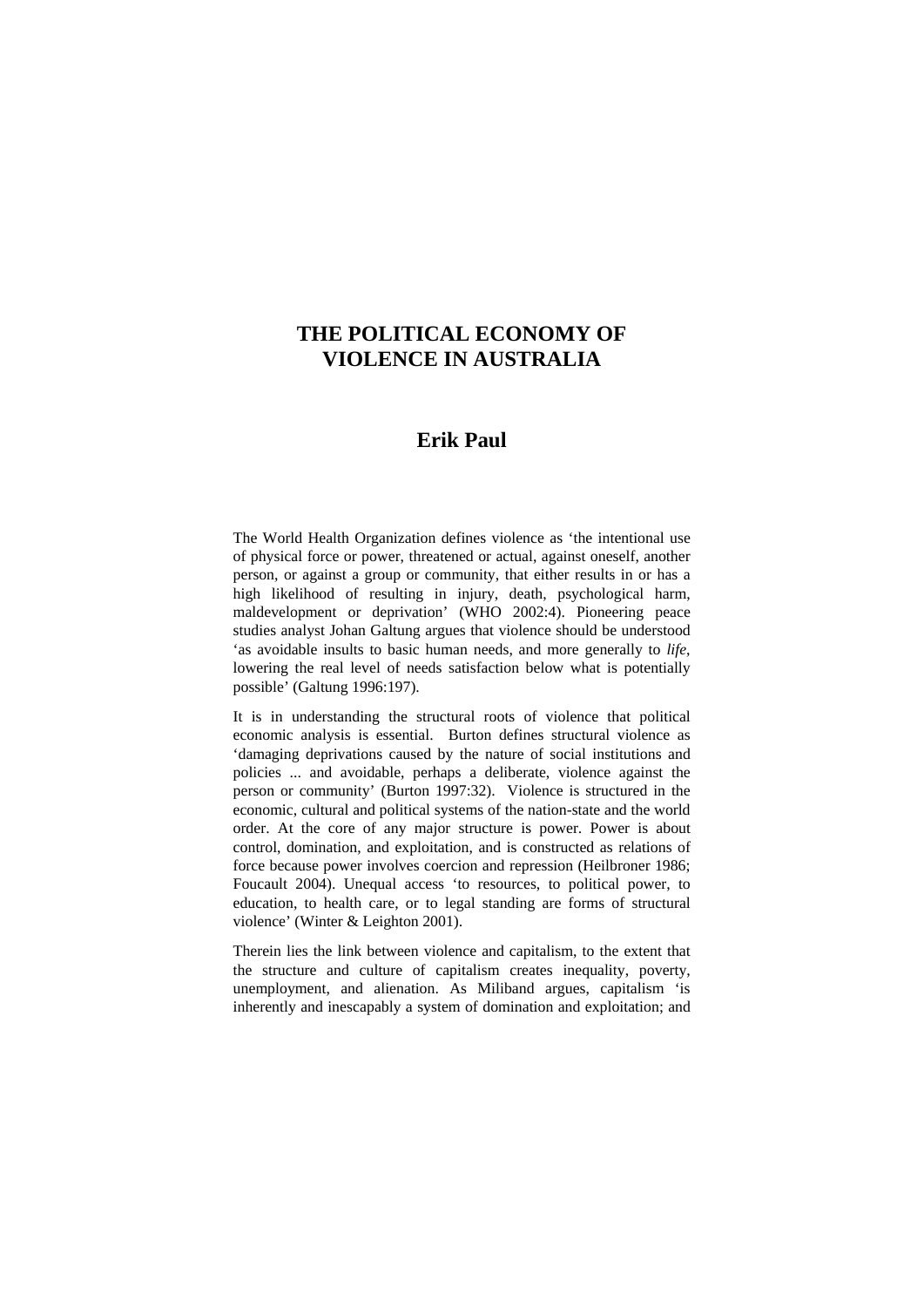… is unable to make rational and humane use of the immense productive resources it has itself brought into being' (Miliband 1991:209).

The power of the state is fundamental to capitalism and the embedding of society in market relations. Foucault's analysis of the construction of the modern European nation-state points to the imposition of a 'tight grid of disciplinary coercions that actually guarantees the cohesion of the social body' (Foucault 2004:37). Power, Foucault reminds us, 'is essentially that which represses', and political power 'is perpetually to use a sort of silent war to reinscribe that relationship of force' (*ibid:* 16). However, where there is power, and therefore repression, there is always resistance. Relations of force cause suffering, and where there is suffering there is disobedience and the desire and demand for change. Power and resistance confront each other everywhere, and the struggle is everywhere.

Violence is also built in the structure of the world system. The global order is a system of unequal economic and political power relations dominated by powerful and rich countries. As Wallerstein (2003, 2004) argues, the capitalist world economy is dominated by a triad of the US, the EU, and Japan. The global order is also a system of unequal power relations dominated by the US military (Chomsky 2003, 2008). However, the US quest for hegemony and the dominating role of the triad are being challenged by forces in Asia and elsewhere, and the sustainability of system is doubt as it is threatening the survival of the human species and the planet's ecosystem (Lovelock 2006).

At the core of the world-system is nationalism. Nationalism is not only a power relationship to maintain social cohesion, but also an instrument of aggression - within the nation-state as well as externally against other people. As Chomsky writes, 'the way that power is concentrated *inside* the particular societies; that's the source of extreme violence in the world' (Mitchell & Schoeffel 2002:315).

This article is an analysis of the political economy of violence, focusing particularly on Australia. It links violence with power relations and the organization of society. It also seeks to show how violence is constructed in various forms of disobedience and resistance to power. Comparison with countries in Northern Europe suggests the positive role of a more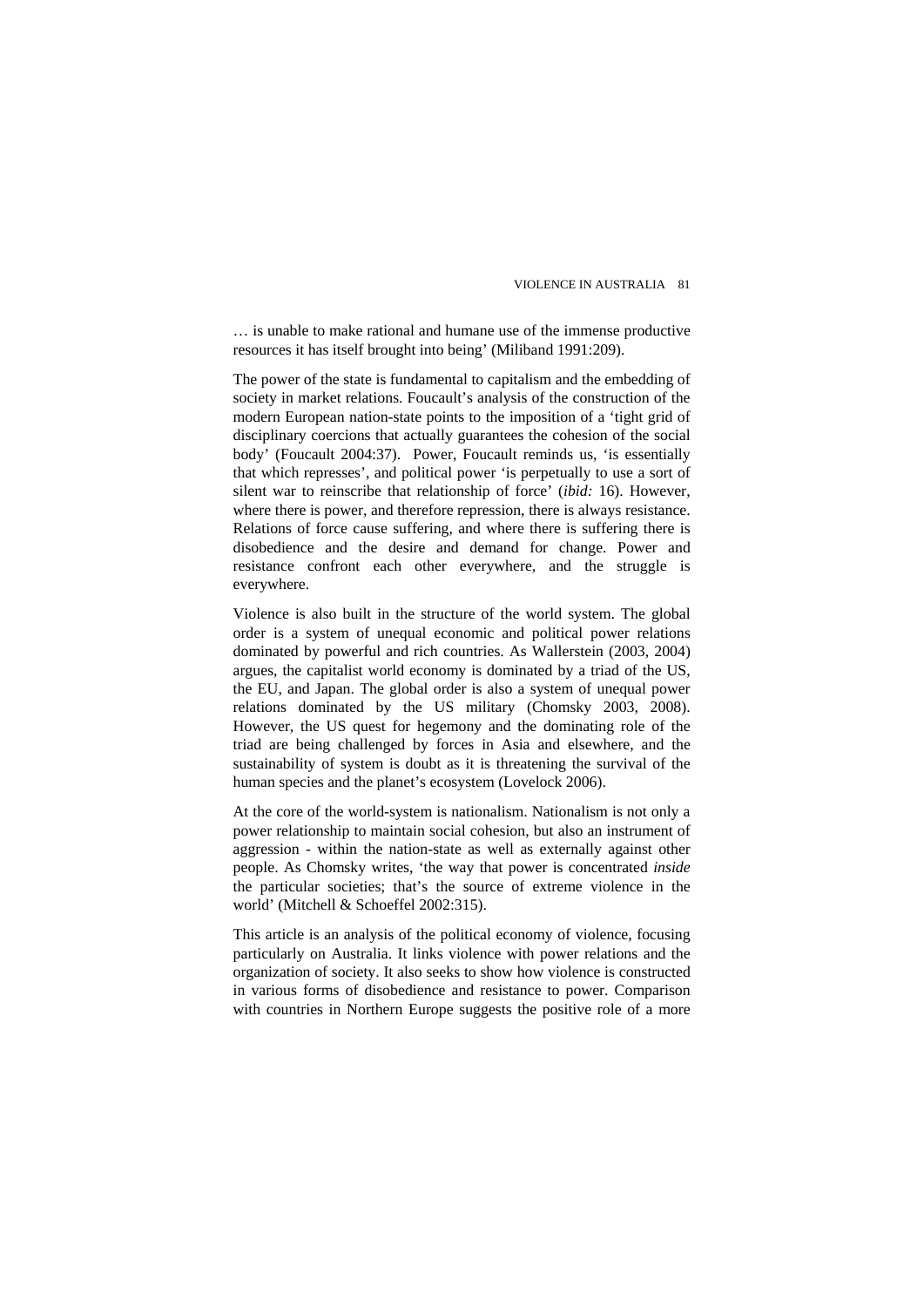egalitarian society to social wellbeing. Some notes on the political economy of peace conclude the analysis.

# **Construction of Vulnerability and Victimization**

Human relations are integral to structures of power relations of force and the construction of victims and victimizers. One example is child abuse, which may entail physical abuse, sexual abuse, emotional/psychological abuse and neglect. In the period of 2006-07, there were '309,517 reports of suspected cases of child abuse and neglect made to state authorities' (AIFS 2008). Sexual abuse of Aboriginal children in particular has been exposed in a number of recent reports (Ella-Duncan 2006; Memmott 2001; NTG 2007). Langton writes about the lateral violence within Aboriginal communities expressing 'anomie and rage against those who are also victims of vertical violence and entrenched and unequal power relations', noting that this form of violence 'occurs when, out of anger and frustration, an oppressed group turns on itself and begins to violate each other' (Langton 2009:15).

Socio-economic inequality is also correlated with chronic illness and associated risk factors. The country's poorest 'are up to more than twice as likely to die from disease, accidents, poisonings and violence' (Kerin 2000). Glover's research found that common risk factors such as 'stress, violence and traumatic experience; educational disadvantage; inadequate living environments that fail to promote healthy lifestyles; poor diet and lack of exercise; alcohol misuse and tobacco smoking' are closely linked with socio-economic status (Glover 2007:2). The geography of disadvantage and social exclusion shows that risk factors are 'increasingly more prevalent in areas of low socioeconomic status in communities characterised by low levels of educational attainment; high levels of unemployment; substantial levels of discrimination, interpersonal violence, and exclusion; and poverty' (Glover 2007:2).

Vinson's study on social disadvantage maps the concentration of severe social disadvantage in Australia and identifies communities 'caught in a spiral of low school attainment high unemployment, poor health, high imprisonment rates and child abuse' (Vinson 2007). Poverty, deprivation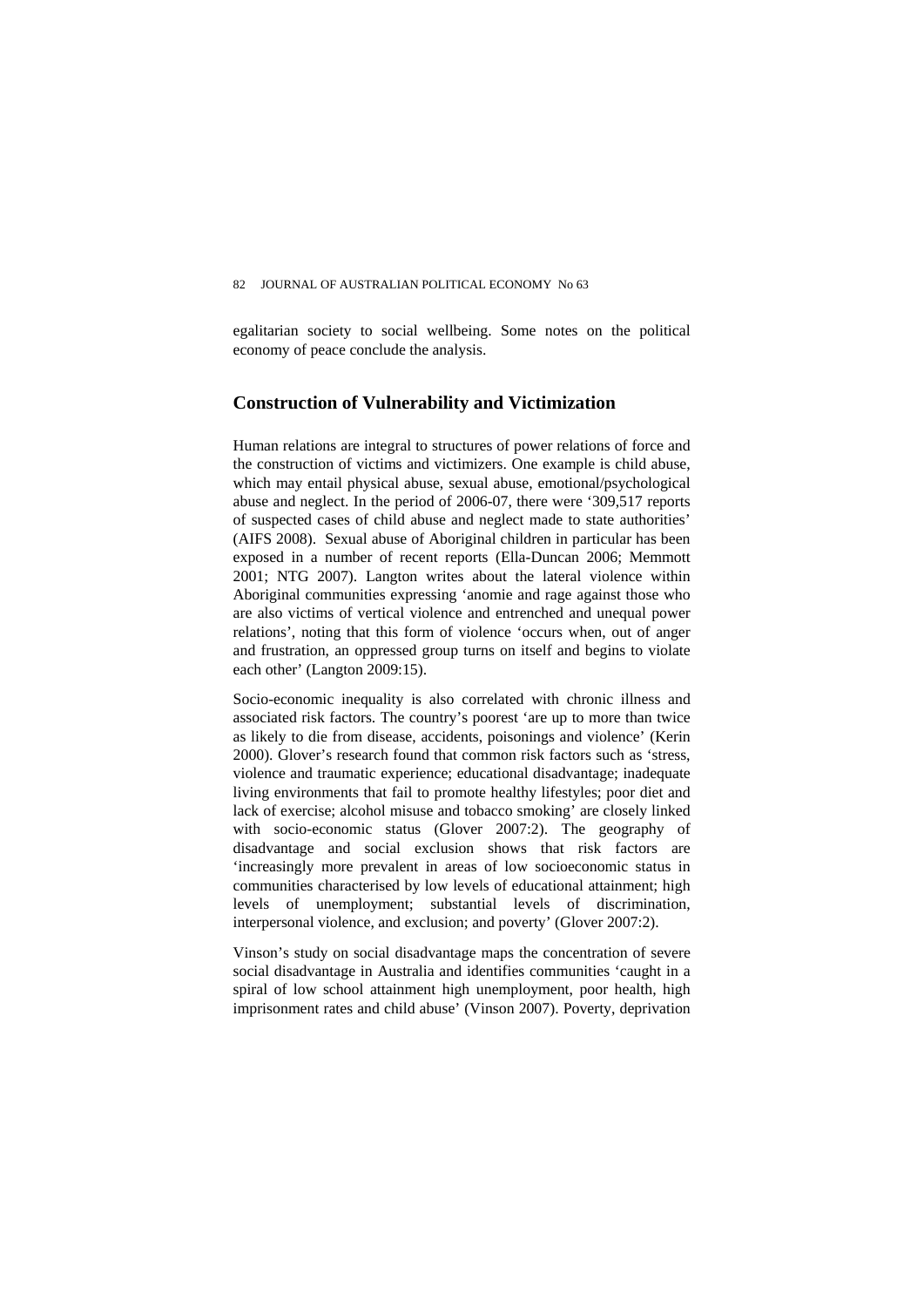and social exclusion adversely affect the health and life chances of Aborigines, and in 2002, 36 percent of Indigenous people aged 15 years or over had a disability or long-term health condition ... [and Indigenous people were] at least twice as likely to have a profound or severe core activity limitation as non-Indigenous people' (ABS 2005a: xxii). Moreover, there was a difference of approximately 17 years in the life expectancy of both males and females between Indigenous and non-Indigenous Australians.

Women continue to be victims of sexual assault and mental cruelty. A 2003 report states that 'tens of thousands of lone mothers on welfare benefits have experienced rape, physical assault, torture and mental health disorders at some time during their life' (Horin 2003; Butterworth 2003). Other statistics on the prevalence of partner violence show that in 2005, 'around one in six adult women have experienced actual or threatened physical or sexual violence perpetuated by a partner since the age of 15', and that 443,000 women experienced violence in 2005. This same 2005 survey points out that some 956,600 women had been sexually abused before the age of 15 (ABS 2005b; Flinders 2008). In the state of Victoria, 'intimate partner violence is responsible for more illhealth and premature death of women under the age of 45 than any other of the well-known risk factors, including high blood pressure, obesity and smoking' (VicHealth 2004). In New South Wales 'police figures show Aboriginal women are nearly three times as likely to be victims of sexual assault as the general female population and nearly as six times as likely to be victims of domestic violence' (Skelton 2008).

Violence against women has complex origins. Along with the construction of inequality in the distribution of income and employment, there are other issues regarding gender relations and the construction of masculinity in Australia – shaped by violent sports and players, and by the abuse of alcohol. However, the exploitative social structure of society underpins the abuse of children and women. As Fromm concluded, this form of cruelty will be minimized 'only when exploitative control of any class, sex, or minority group has been done away with' (Fromm 1974:197).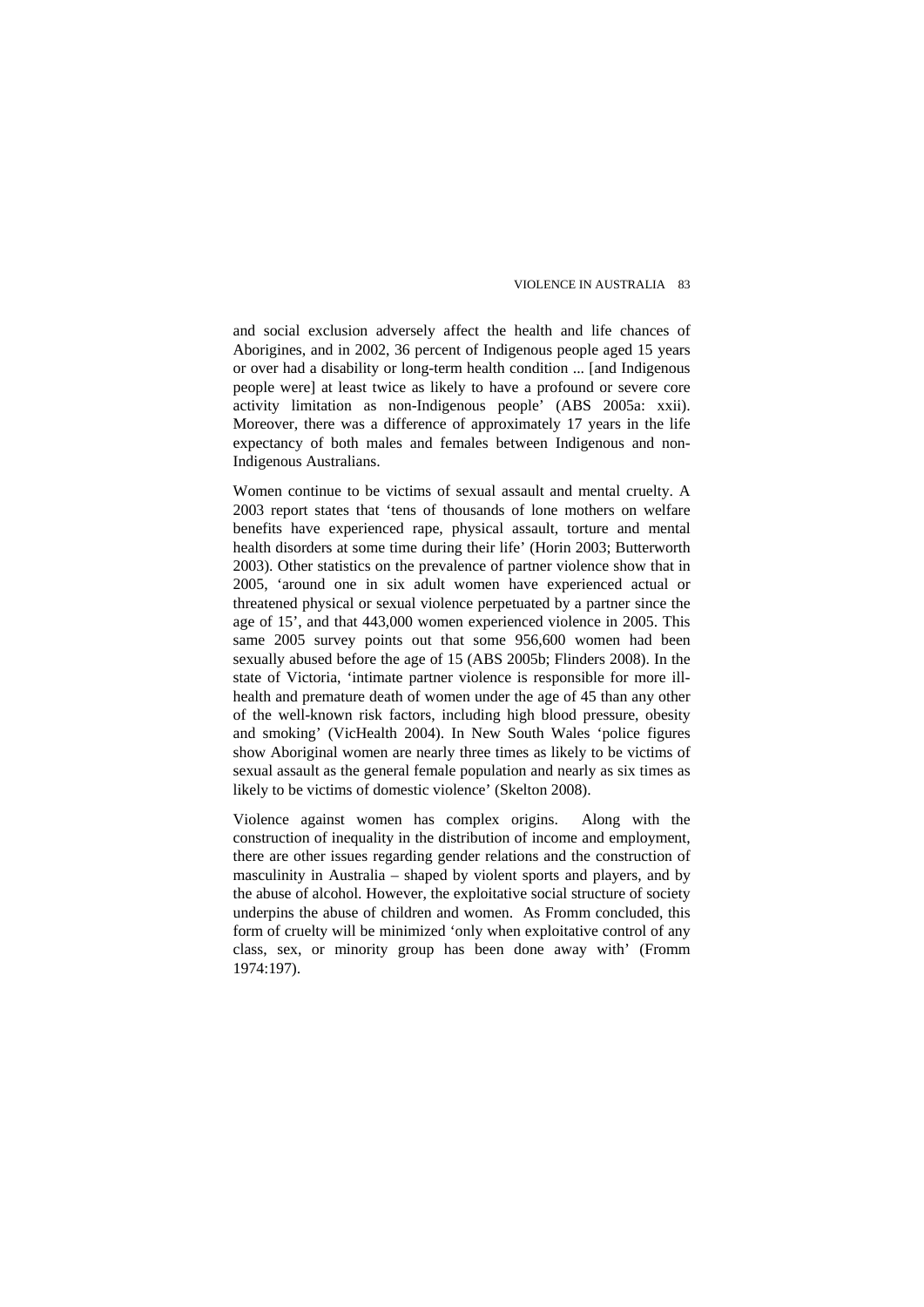#### **Violence in Production and Consumption**

Production and consumption – the central features of the economic system – directly cause violence and human suffering. Workplaces can be physically dangerous. Five hundred young workers were killed in the 10 years preceding 2006, and 310,000 Australians aged under 25 'suffered work-related injuries or diseases' (Jopson 2006). In NSW 'there were 39,995 injuries, [of which] 25.8 percent were reported as permanent disability cases' in 2001 (LRC 2003). The workplace is also mentally dangerous: bullying, sadism, and cruelty are forms of violence meant to humiliate and shame people. Mental cruelty affects most people at some stage of life. The culture of bullying starts at school and is often tolerated, if not encouraged, as part of the training and conditioning of young boys and girls (Slee 2003). In the electronic age, mental cruelty at schools has taken new form such as cyber-bashing and internet gossip.

The Australian Confederation of Trade Unions (ACTU) says that bullying at work 'is a huge problem' and involves 'repeated, unreasonable behaviour directed toward an employee, or group of employees, that creates a risk to health and safety' (Marles 2003). A NSW inquiry highlighted the 'culture of fear and intimidation embedded throughout the public health sector' (Wallace 2008). Bullying is a major problem in the private sector where many workplaces have a culture of 'fear of reprisal or payback' (Had 2008). Psychopaths occupy positions of power in industry and government, thriving in a corporate environment where they can destroy people who work around them. Many corporations evidently see them as good executives because 'they are prepared to do whatever it takes, no matter of the cost' (ABC 2008).

A culture of destructive behaviour in relation to the environment is also built into capitalist process of accumulation. Economic growth and unsustainable consumption continue to damage the continent's major eco-systems. Australia's impact on climate change is considerable: Australians have the highest emissions per person of all industrial countries. 'At 27.2 tonnes of carbon dioxide equivalent per person, emissions by Australians are 27 percent higher than those of US citizens and more than double the average for industrialized countries' (Turton 2004; vii). 'Excessive resource development, uncontrolled urban and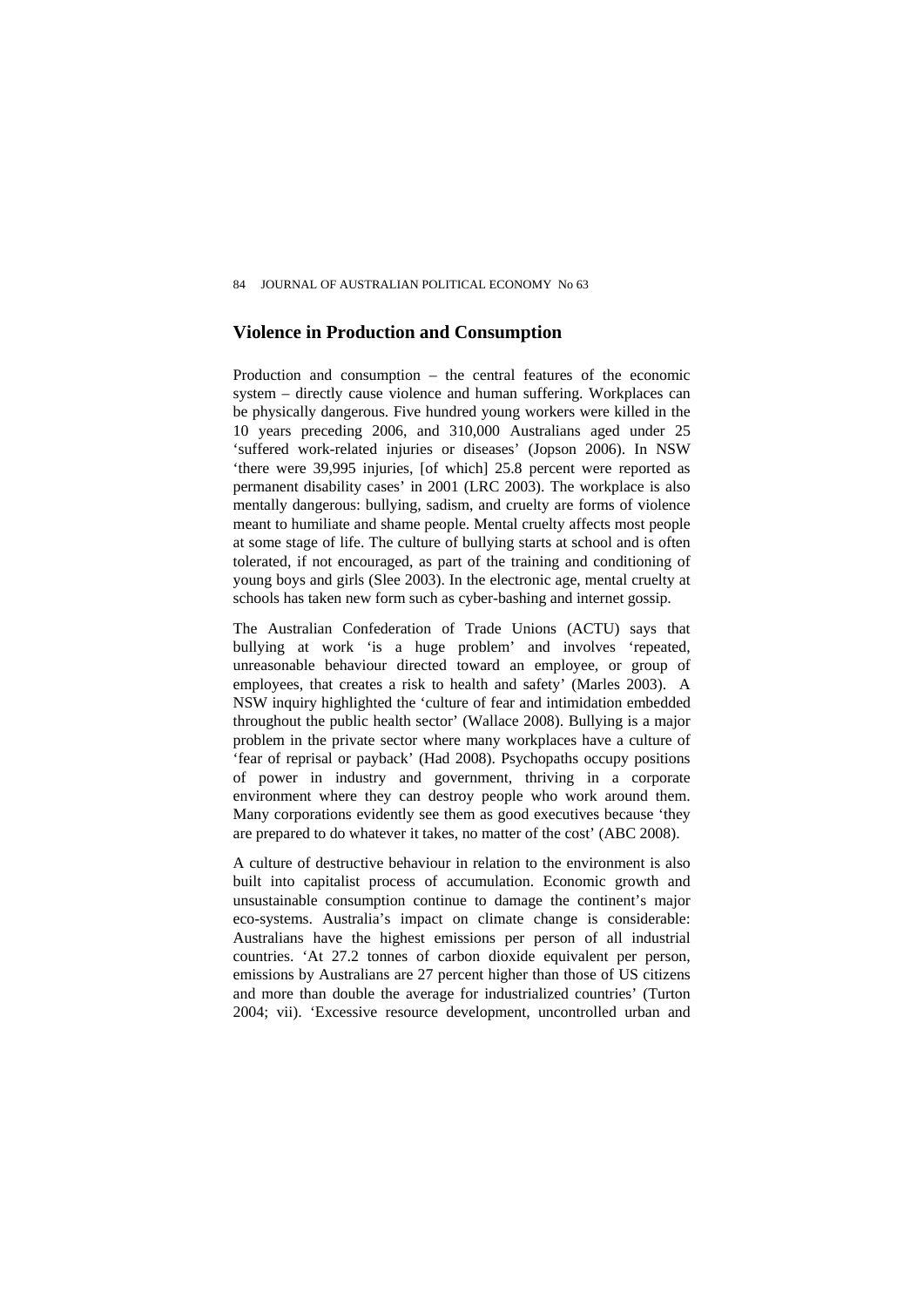industrial discharges and agricultural intensification' are causing 'reduction of groundwater flow to sustain wetlands, springs and rivers, irrevocably salinised or polluted groundwater and land subsidence' (Frew 2007).

Meanwhile, land degradation results from 'clearance of native vegetation, overgrazing by sheep and rabbits, soil nutrients exhaustion, soil erosion, man-made droughts, weeds, misguided government policies, and salinization' (Diamond 2005:398). Dry-land salinity is a major problem which now adversely affects some 3 million hectares, and a 'further 5.7 million hectares is judged to be at immediate risk' (Lowe 2005:48). Australians are among the biggest *per capita* waste producers in the world, creating 'around 1.1 tonnes of solid waste per person annually' (Hamilton 2002:17). Human alteration of the environment affects health and mental wellbeing. The introduction of countless chemicals in the atmosphere, water system, and food chain correlates with western-types allergic hyper-activities, diabetes, cancers, cardiovascular and cerebro-vascular diseases. Australian scientist Ian Lowe suggests that these forms of damage to the ecosystem are immoral because the population is consuming and wasting resources needed to sustain future generations; while Tim Flannery argues that Australians are 'future eaters' (Flannery 1999).

Capitalism embeds society into market relations and imprints a culture, creating patterns of consumption and lifestyle that are harmful to body and mind. This is manifested in rising rates of obesity, respiratory disease and diabetes, and other problems among children. 1 in 4 young Australian are said to be overweight or obese (ABC 2008a), while the rising number of obese children is linked to increasing rates of type 2 diabetes among young people (Benson 2008; Watts 2008). Many health specialists have blamed the media for targeting children: 'it has been estimated the average Australian child watches 96 food ads a week––63 of which are for high fat or high sugar foods' (Ludlow & Showbridge 2008). The increasing sexualisation of children in the Australian media is also putting children at risk. It has been coined 'corporate paedophilia' because it harms children in a variety of ways, including causing severe eating disorders (Rush & La Nauze 2006a, 2006b). Children are also exposed to an increasingly toxic environment which affects their health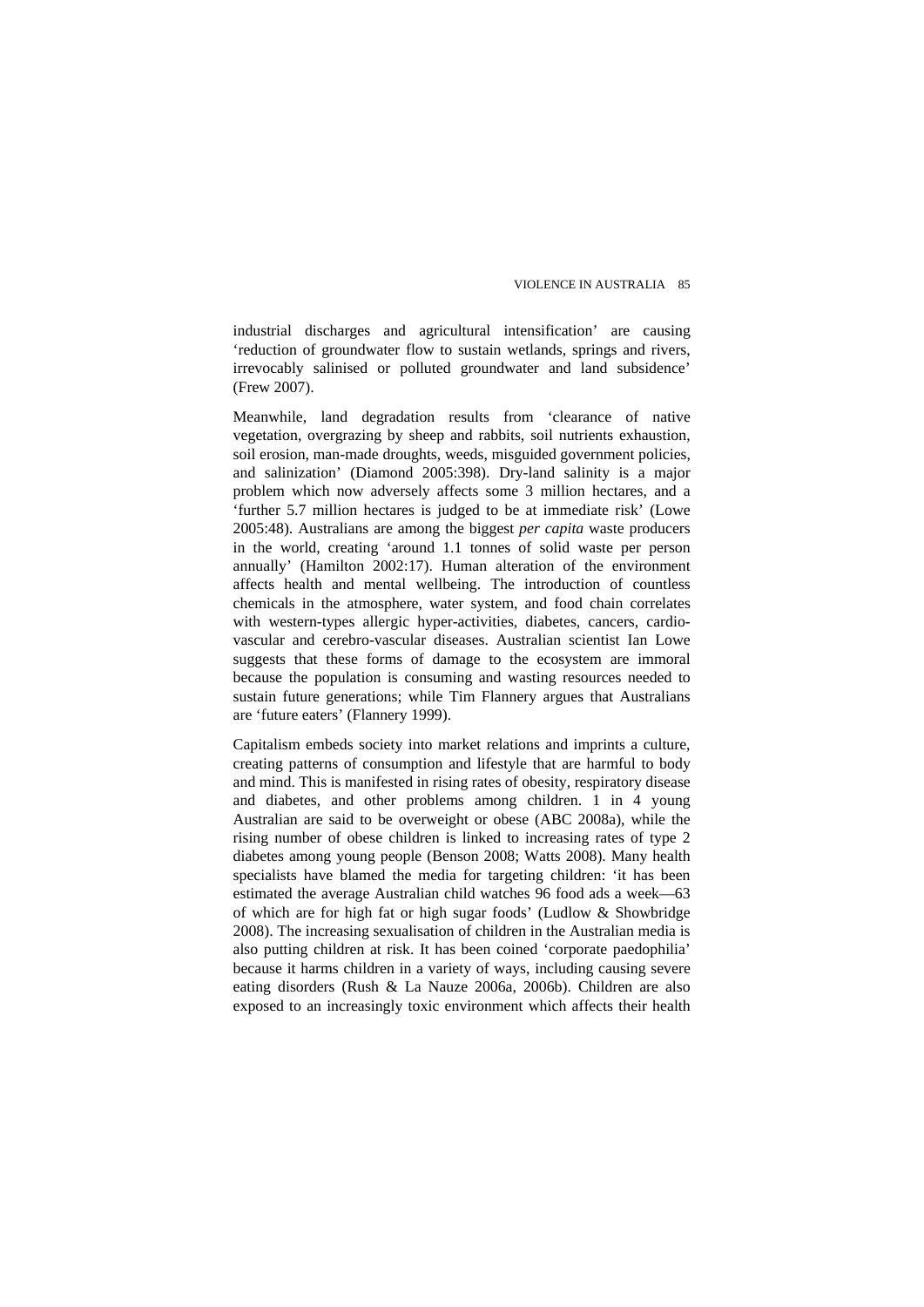and life chances, as exemplified in Queensland's Mt Isa where elevated blood lead levels among children is correlated with deficits in IQ, learning, memory and behavioural problems. Little heed is being paid nationally to studies which show that children 'who use mobile phones are five times more likely to develop brain tumours' (News Focus 2008).

Lifestyle in Australia is increasingly dangerous. Sheehan makes the point that 'during the past 50 years, more than 134,000 died on Australian roads, tens of thousands were maimed or crippled, and hundreds of thousands were seriously injured—all absorbed and normalised as the cost of the primacy of the motor vehicle in our culture' (Sheehan 2005). In 2003 alone, 1,620 people were killed in road traffic accidents and 93,681 people were injured – at an estimated cost of approximately A\$17billion (Connelly & Supangan 2006). Not included were the 300 or so 'pedestrians and cyclists killed in vehicle related accidents on Australian roads each year, and another 3,000 [who] sustain serious injuries' (Bibby 2008). More indirectly, traffic pollution kills many people every year: Kearney links emissions from diesel to asthma attacks, cardiovascular and respiratory disease and cancer and says that and 'one in five lung cancer deaths can be attributed to fine particles from burning fossil fuels' (Dowling & Blackburn 2007). Other estimates suggest that pollution from cars 'may be prematurely killing as many as 2,000 Australians each year and causing another 2,000 asthma attacks' (Smith & Robotham 2005).

Other health problems result directly from consumption patterns. Obesity is linked to diabetes, heart attacks and osteoarthritis and certain cancers (Metherell 2008). Diabetes affect some 1.4 million Australians, mostly caused by diet and lifestyle factors ... with more than 80 percent diagnosed with type2 diabetes [which] leads to long term serious complications such as blindness, the need for amputation, kidney failure and other serious problems' (Pollard 2006). One in five Australians is said to have cardiovascular disease (Beaumont 2003). Diseases linked to lifestyle tend to be more prevalent among lower socio-economic groups, and with the worst incidence of heart disease being among Aborigines and Torres Strait Islanders (Beaumont 2003).

Critics of consumerism have coined the term 'affluenza' to describe the sense of emptiness and meaninglessness (Hamilton and Denniss 2005).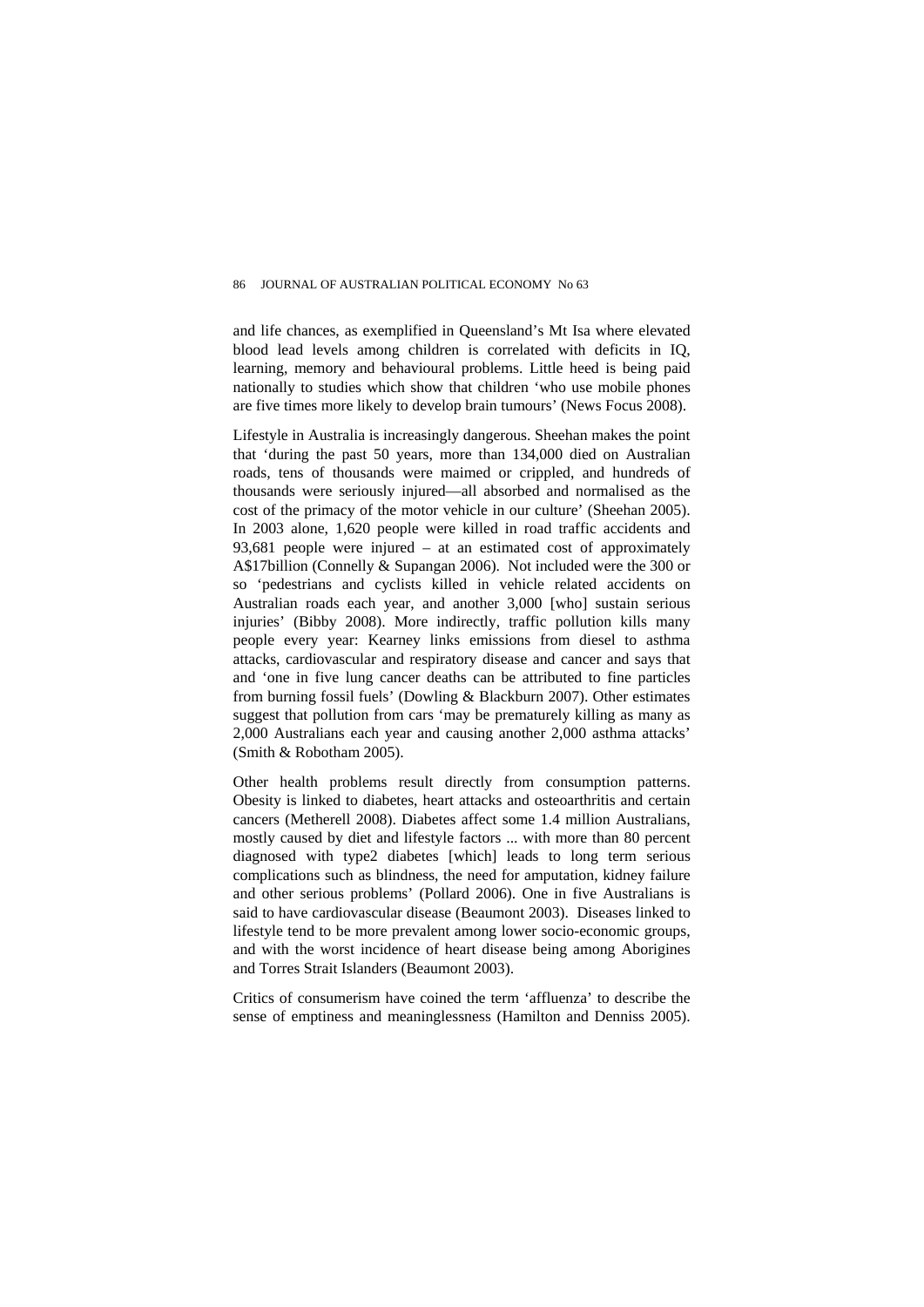Others argue that consumerism 'reflects social neuroses and insecurities fanned by inequality and increased competition for status' (Wilkinson 2009:4). One manifestation is an increased dependency on drugs. Alcohol is the most prevalent drug in Australia and, in 2004-5, '13 percent of all adults or approximately 2.0 million persons drank at risky/high risk level' (ABS 2006b). The alcohol-treatment group Arbias suggests that some 2 million adults are at risk of permanent brain damage, while 'more than 200,000 Australians are living with undiagnosed permanent brain damage caused by drinking alcohol' (Lunn 2007). After tobacco, alcohol is 'the second largest cause of drug-related deaths and hospitalisation, and is the main cause of death on Australian roads' (ABS 2006a:10). Alcohol consumption increases the risk of women developing all types of cancer (BBC 2009). Alcohol puts at risk many young people between 1993 and 2002, some 2,643 young Australians between the ages of 15 and 24 years died from alcohol related injury and disease, and over 100,000 young people were hospitalized for alcohol related injury or disease' (NDRI 2004). Tobacco smoking is the largest single preventable cause of death and disease in Australia (ABS 2006a).

The extent to which these health problems are causally attributable to capitalism remains contentious, of course. But, to the extent that they are manifestations of the modern consumerist form of capitalism, they illustrate the structurally violent consequences that result from the system in practice.

## **Violence Against the State**

Where there is power there is always resistance and disobedience, and struggle for change. The legal order is a human invention to define the nature of deviance and the means to control it. As such, crime acquires a political character that needs to be analysed in the context of relations of power. Chambliss situates criminal behaviour squarely in the culture and structure of capitalism and writes that 'criminal behaviour is the inevitable expression of class conflict resulting from the inherent exploitative nature of economic relations' (Chambliss 1975, in Walklate 1998:27). Thus, crime is not only the consequence of the structure of the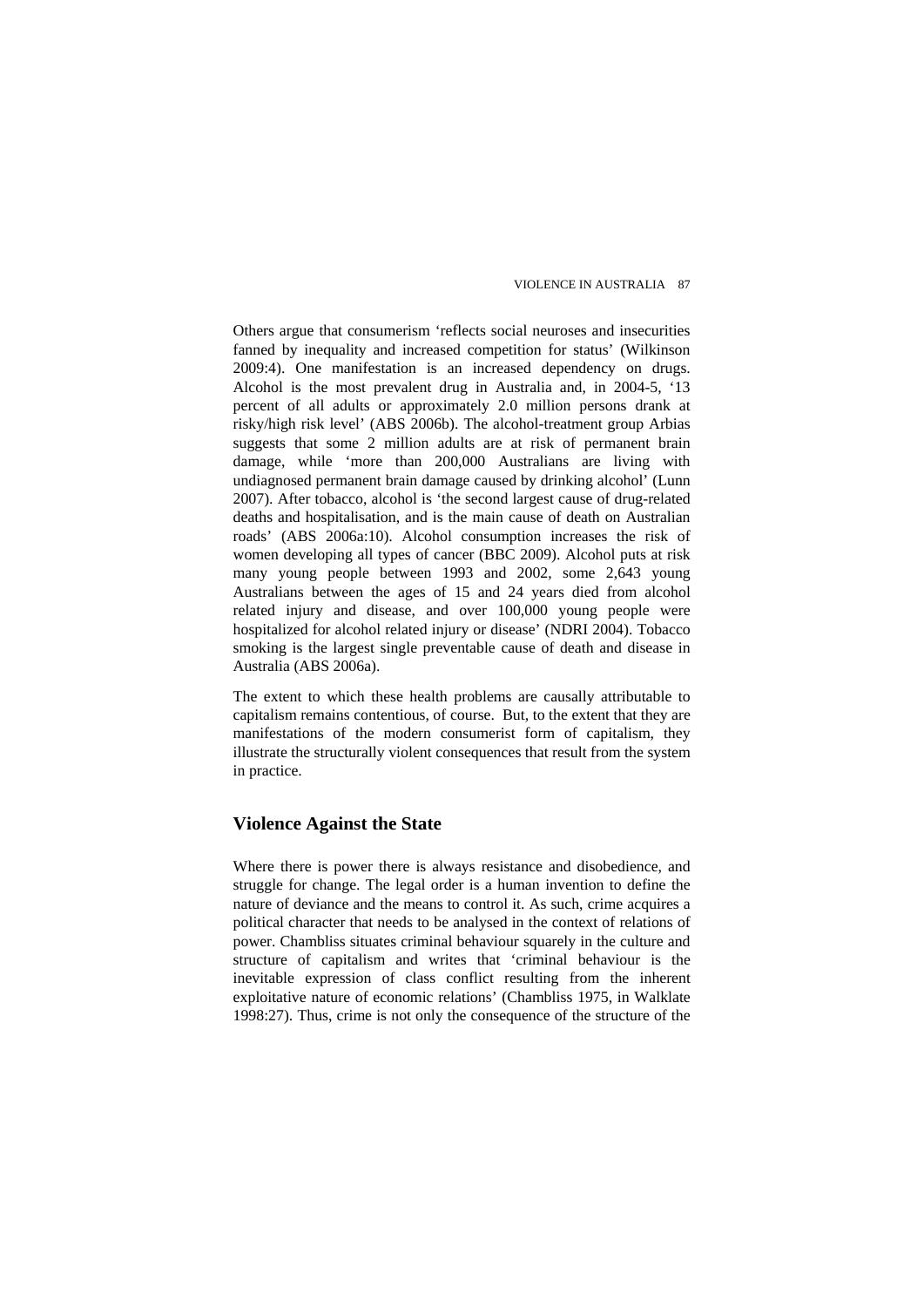state but also a form of protest, of resistance and rebellion, of revenge, against the state as the embodiment of the existing social and economic order. Quinney suggests that crime reflects the extent to which society is maladjusted to capitalism (Walklate 1998:28).

People may steal because they 'need' money, or aspire to the value and lifestyle of 'others' but do not have the means to achieve success. The 'losers' suffer from relative deprivation, or status deprivation. In that sense, society constructs winners and losers. A 2005 survey estimated that 488,200 households 'were victims of one at least one break-in to their home, garage or shed, or an attempted break-in, or had at least one motor vehicle stolen. Moreover, an estimated total of 841,500 persons had been victims of at least one robbery, assault, or sexual assault in the 12 months prior to the survey (ABS 2005b). A 2008 personal fraud survey indicated that '806,000 Australians aged 15 years and over were victims of at least one incident of personal fraud', and that over '5.8 million Australians were exposed to a scam in the 12 months prior to the survey' (ABS 2008b). Most offenders who end up in prison are men from socially disadvantaged strata of society. Many have been abused as children which is a source of shame and humiliation. Gilligan writes that 'the overall social and economic structure of society—the degree to which it is or is not stratified into highly polarized upper and lower social classes and castes—is a much more powerful determinant of the level of violence' than family structure, such as one parent family (Gilligan 2001:78). Gilligan also focuses on the role of society in the construction of masculinity and the sex-role of patriarchy 'which is literally defined as involving the expectation, even the requirement, of violence', and this is reflected in the prison culture of patriarchy and machismo (Gilligan 2001:56, 65).

Corporate crime is another dimension of criminality within capitalism, causing emotional and physical harm to countless people. Corporate crime involves work-related death or injury, bullying, tax fraud, selling contaminated or harmful foods, drugs or services, defrauding lenders, and polluting the environment. In recent years, a large number of Australian financial corporations have defrauded their investors in various types of pyramid schemes. Companies – such as Hastings Capital, Fincorp, Australian Capital Reserve, Bridgecorp, and the Storm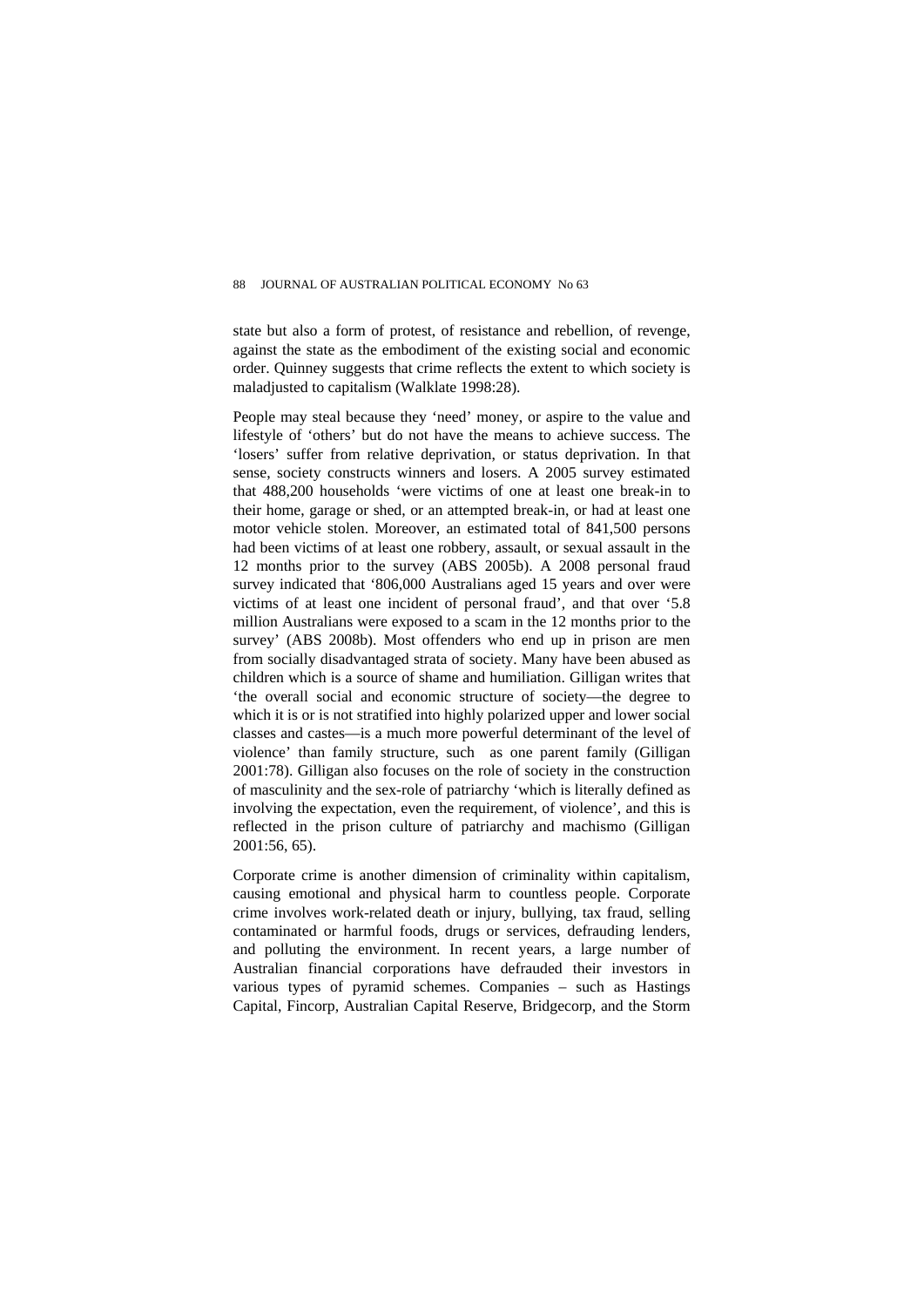Financial Group – have sold debentures to mostly small investors and then went bankrupt, but not before making fortunes for their principals. There have also been outright scams like the failed fuel pill company Firepower, while the sale of complex financial derivative and hedge fund products has been described by billionaire Warren Buffet as 'weapons of mass destruction'.

Corporate behaviour is directly influenced by the culture of greed promoted by the state, and by dependency of the political parties on corporate funding. In other words, the extent of business crime is a reflection of the extent of state corruption. The business sector gets its cues from the 'get rich quick' mentality and behaviour of the political elite (TI 2007). State corruption and growing inequality encourages the desire to cheat and legitimizes the practice of cheating. The many financial scandals of the 1980s highlighted the lack of effective regulation, the erosion of corporate morality, a culture of corruption, and the success of fraudulent getting-rich-quick enterprises. Even more grandiose financial frauds were exposed during the emergence of the global financial crisis in 2008. The state's symbiotic relations with the corporate sector could be construed as 'crimes against civil society' because the legal order promotes the expansion and growth of the corporate sector, its power to dominate civil society and, in the process, to privatise the role of the state and democracy.

Another dimension is what Quinney calls 'crimes of domination', whereby corporations control and use the country's resources, dictate the nature of production and consumption, and, thus, shape lifestyle and the culture of consumerism (Quinney 1980). 'Crimes of domination' include harmful practices – such as price-fixing, bribing and polluting – that go largely unpunished because of the courts' reluctance to impose criminal liability on corporations (Braithwaite 1992; Buchanan 2008; Cameron 2007; Glasbeek 2003). The soft approach to white collar crime allows for forms of plunder and looting of public and private assets.

Many harmful actions by corporations are not treated as crime at all. The 2009 case of Pacific Brands is a case in point. It involved the sacking of 1,850 workers by the company while salary and bonus payments for the company's top executives doubled between 2007 and 2008. Meanwhile, the company received some A\$20 million of taxpayer money to re-skill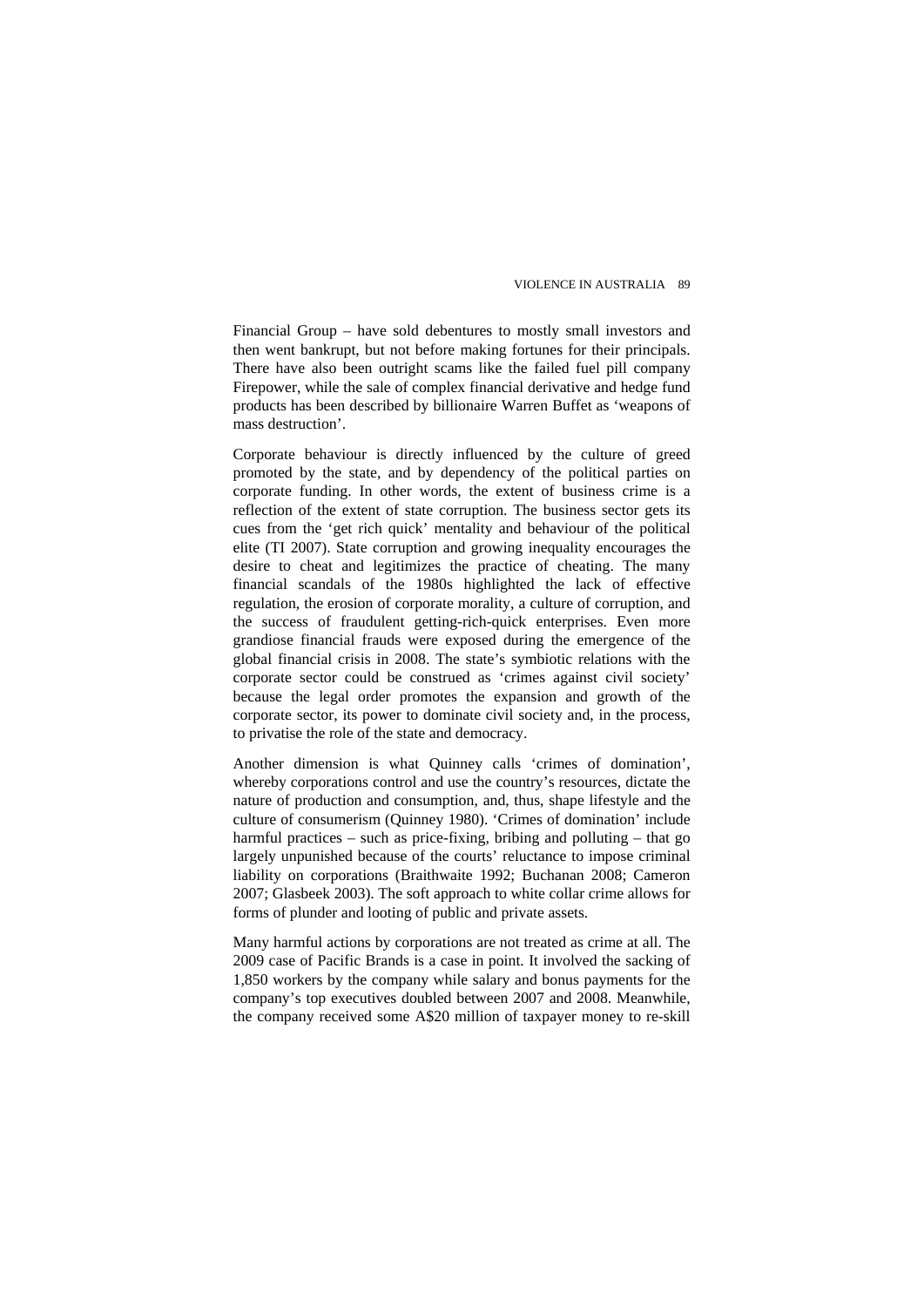and retool its business. ACTU leader Sharon Burrow called the company's action 'a crime, a corporate crime' (Robinson 2009). The Babcock & Brown business, which made hundreds of millions of dollars for their principals while leaving investors with worthless paper, is a further example of what a financial writer has called 'legalised daylight robbery' (Kohler 2008).

Corporate behaviour is also reflected in organized crime. As a growing feature of the Australian economy, this includes running the illicit drug market, share market manipulation, the take-over of legitimate business, asset-stripping, extortion and prostitution. Milroy estimates that 'between \$4 billion and \$12 billion in drug money is being laundered offshore every year, which is 10 to 30 times higher than the public estimate provided by AUSTRAC, Australia's anti money-laundering agency' (Gilling 2008:21; Small & Gilling 2008). The extent of organized crime in Australia has been the subject of a number of commissions of inquiry and reports – such as the Costigan Commission (1980-84), the Fitzgerald Inquiry (1987) and WA Inc. (1991) – which have revealed close links between government and the expansion of organized and corporate crime.

Mental disorder is a different manifestation of violence within the society, affecting victims of the system. Mental disorder, interpreted in a broad sense, is an expression of alienation, and hence, of protest and rebellion. This is implied in Hamilton's analysis of alienation as 'the subjugation of the human spirit in consumer culture [which] manifests itself, to an ever increasing degree, in restless dissatisfaction, chronic stress and private despair, feelings that give rise to a rash of psychological disorders – anxiety, depression, substance abuse' (Hamilton 2006:36). Mental disorder can be construed as a form of inner rebellion and resistance. What differentiates this form of resistance is that it is not mobilized and it is unconstructed in the social realm because the individual is alienated.

A 2007 national survey shows that almost half of Australians aged 16-85 (45 percent or 7.3 million) 'had a lifetime mental disorder, *i.e.* a mental disorder at some point in their life', and that one in five, or 3.2 million, 'had a 12 month mental disorder' (ABS 2008c). The report suggests that 'an estimated 23 percent of the total Australian adult population are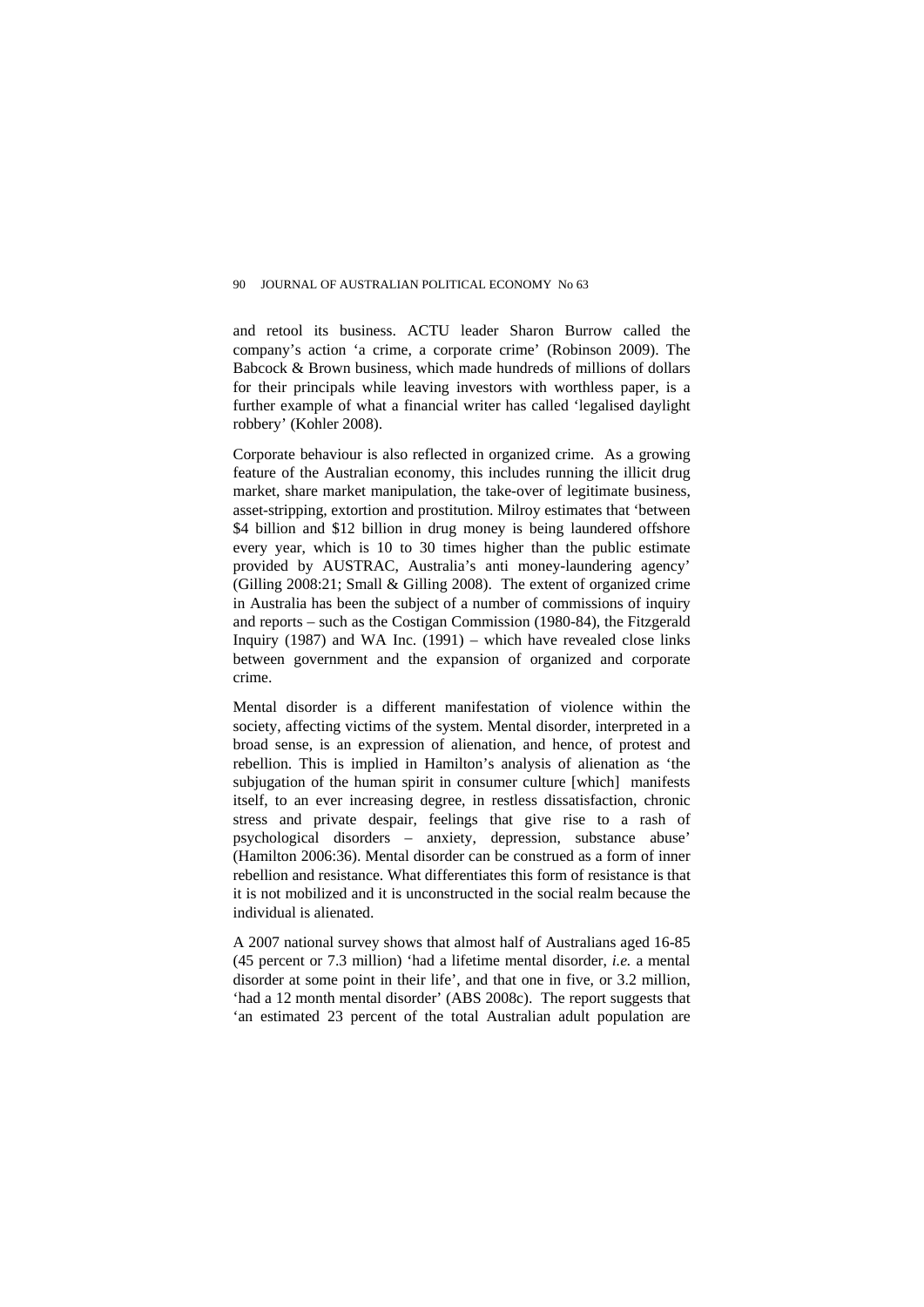affected by one or more mental disorders in any given year' (DHA 2008). Hickie claims that the situation in Australia is alarming, and writes that '800,000 adults plus 100,000 teenagers suffer some sort of depression every year. One in four women and one in six men have an episode of clinical depression' (Liu 2006). Depression has been found to be toxic to the brain and may be linked to dementia which affected more than 227,000 people, mostly women, in 2008. Dementia cases are forecast to reach 500,000 cases by 2040 (Robotham 2008; AA 2008).

Again the causal links are complex, but there is potentially a significant political economic dimension. Mental disorder among young people may be linked to changes in diet and childhood stress. Canadian researchers suggest that childhood abuse or neglect increases the incidence of depression in adult life, a condition which 'could be inherited by the next generation' (Robotham 2009). Mental illness is also linked to increasing level of anti-social behaviour among adolescents, such as self-harm, hyperactivity and bullying. The national review on mental health care demonstrates that 'any person seeking mental health care runs the serious risk that his or her basic needs will be ignored, trivialised or neglected' (MHCA 2005).

#### **State Violence**

The state has an official monopoly over the means of violence. Only the state has the right to kill and inflict suffering on others in the name of the law or for some higher purpose, such as in defence of liberty and the national interest or to destroy 'terrorism'. The state has the right to lie to people, arrest, detain, and incarcerate individuals, and to wage overt and covert war against groups and other countries. The state imposes relations of inequality and ensures the dominance of a political and economic oligarchy; and puts in place systems of repression to control behaviour and impose social cohesion.

Violence against society is narrated in national criminal courts statistics. In 2006-2007, there were 638,347 defendants who faced various courts, with more than 94 percent proven guilty. Some 82 percent were sentenced to custodial order, with custody in a correctional institution or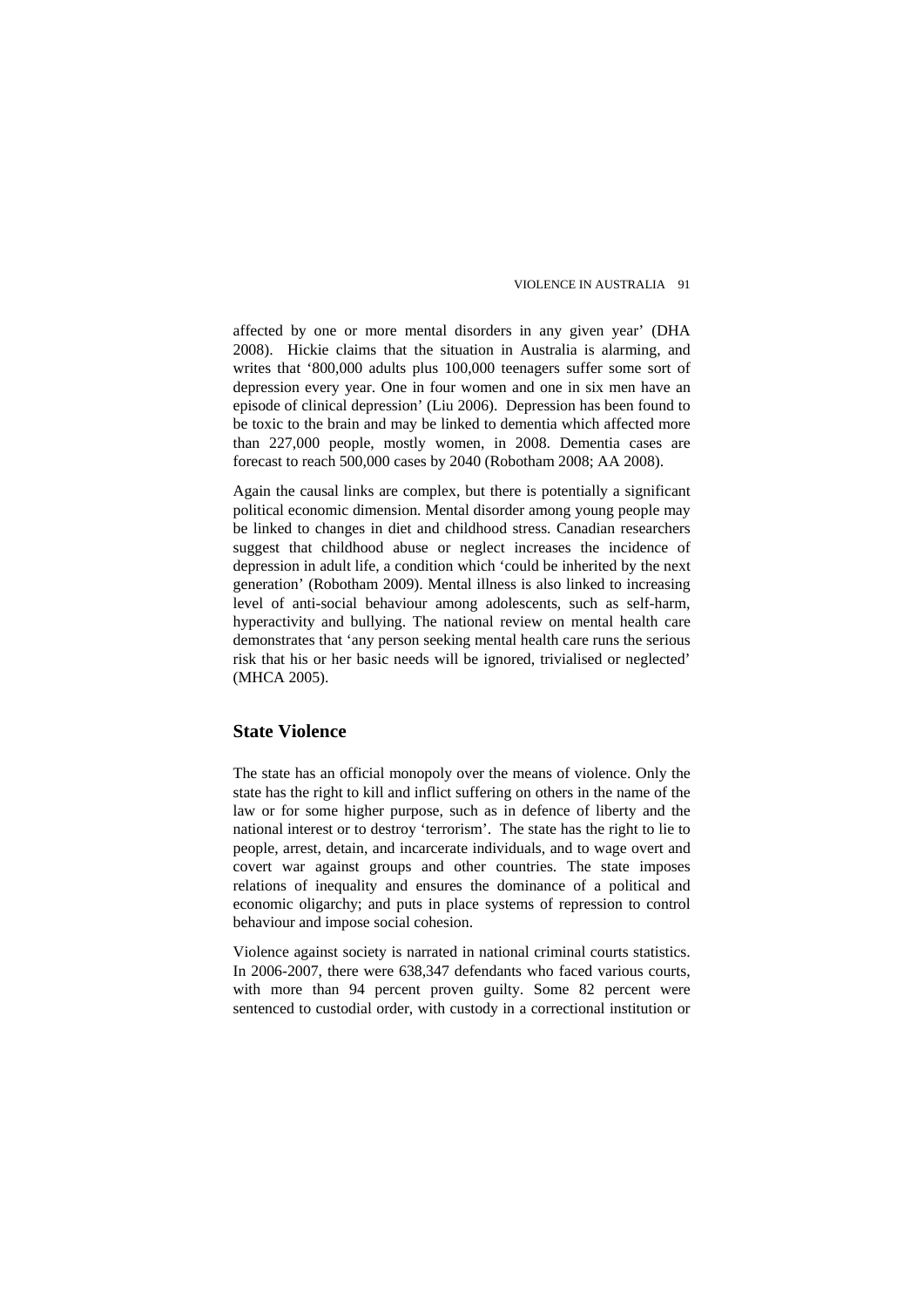custody in the community, or a fully suspended sentence. In 2005-06, between 78-79,000 were imprisoned each quarter. The prison population has increased by more than 40 percent from 1994 to 2004, and totalled 27,615 persons as of 30 June 2008, excluding persons in 'juvenile institutions, psychiatric custody and policy custody' (ABS 2004, 2008a). In 2008, most offenders were in prison for crimes against property (44 percent), followed by illicit drug offenses (33 percent), and 'acts intended to cause injury', which included sexual assaults and domestic violence (ABS 2008a). The prison population excludes many young people who end up in the country's juvenile detention centers where almost half are from non-Anglo ethnic background, and most come from economically deprived groups who live in economically depressed areas (Safe 1998). Young indigenous 'are 23 times time more likely to be in juvenile detention than non-indigenous persons' (AIC 2006:16).

The state's incarceration policy continues the construction of violence and disadvantage in society. Many prisoners have a history of sexual, physical or emotional abuse as children, of poor employment and education, have indigenous status and have a history of mental illness. In NSW, according to Baldry, most prisoners come from socially disadvantaged social groups, and more than '50 percent of prisoners have an intellectual or psychiatric disability', and most have suffered 'physical or sexual abuse as a child and domestic violence as adults, and 90 percent have alcohol or other drug problem' (Baldry 2005). Incarceration punishes offenders and continues the cycle of violence. Most prisoners have access to drugs and maintain their addiction during the term of their sentence which makes it easier for the system to control them. Another form of control is to segregate prisoners along racial lines – Aborigines, Arabs, Islanders, Vietnamese, and other racial groups (Bearup 2002:23). Bashing is a common occurrence and the homicide rate is many times higher than in the general population. Heilpern suggests that 25 percent of young men in NSW jails had been raped, some on a daily basis (Heilpern 1998).

State violence against civil society has been exposed in a number of royal commissions and inquiries, including the Wood Commission (1995-97), the WA Commission on Police Corruption (2002-04), the Commission into HIH Insurance (2001-03) and the Cole Inquiry (2005).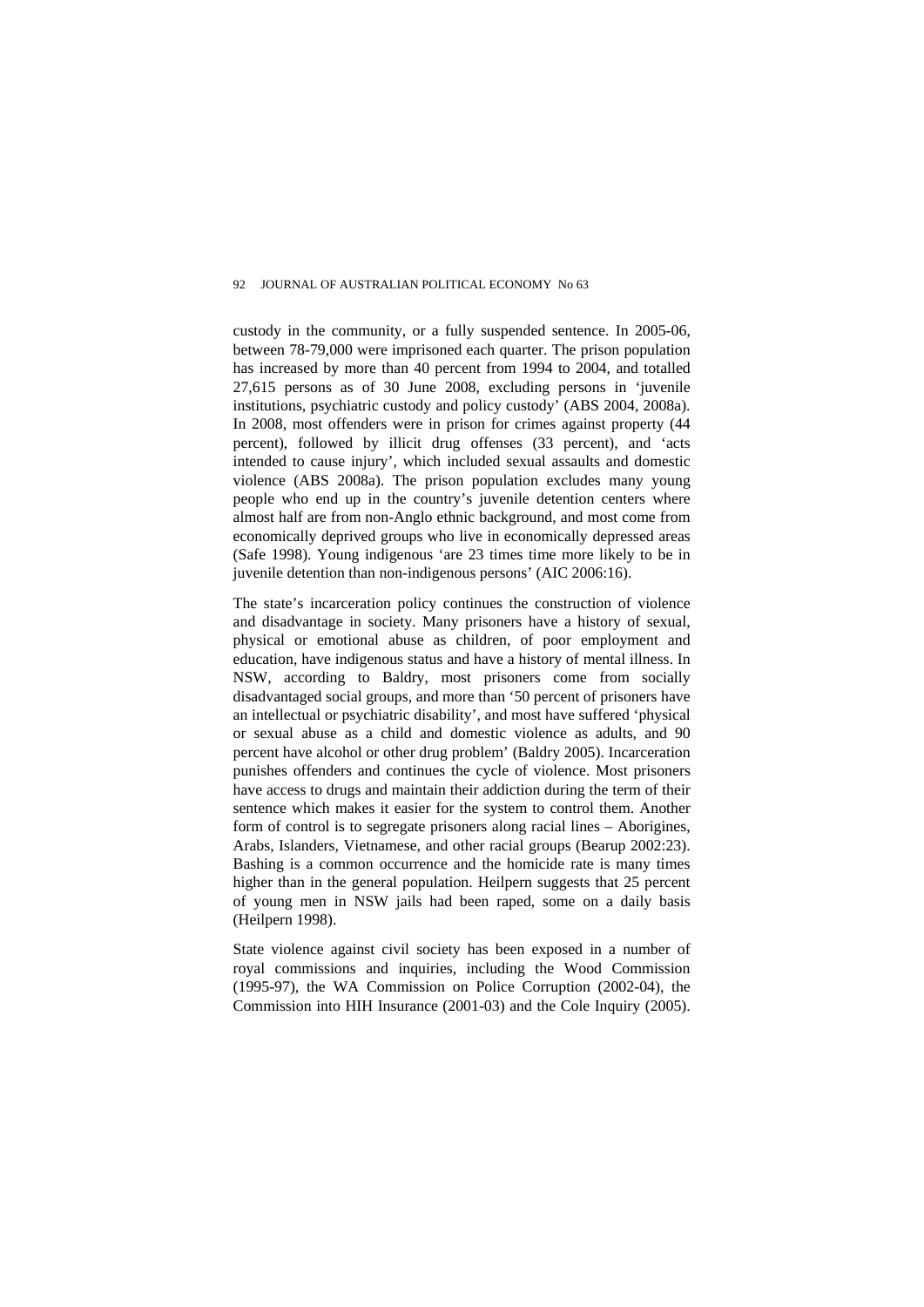These demonstrate the extent of state corruption, a form of aggression against civil society that has undermined public confidence and trust in the system of justice, weakened the rights and civil liberties of ordinary citizens, and restricted the capacity of federal and state parliaments, and local governments, to defend and advance the ideals of democracy.

Race crime is also closely related to the role of the state in manufacturing hatred against the 'other'. Continued violence against and within indigenous people is closely linked to state policies in maintaining high levels of disadvantage in society. Waves of race crime against Asian people also increased substantially with the growth of the One Nation movement and the election of Pauline Hanson to parliament (Paul 1998). In more recent years, race hatred has been directed at people of 'middleeastern appearance', and more generally against Muslims. Racism encourages the government to violate the rights of asylum seekers and enforce a policy of detention and deportation. Many refugees have been sent back to grave danger or death. In other instances, asylum seekers have been left to die at sea on their way to Australia; as in the case of the vessel code-named SIEV-X (suspected illegal entry vessel) by Canberra, sabotaged before leaving Indonesia and killing 353 refugees, including many women and children (Paul 2006:69).

As a 'US sheriff', Australia has engaged in military intervention and invasion in various parts of the world, including West Asia. Collaboration with the USA has also meant participating in the arrest or kidnapping of 'suspects' and their rendition to third countries to be interrogated and tortured. Australia's military activity in the world is concomitant with a strategy to promote nationalism at home with a mixture of fear of attack, the worship of dead heroes and virtues of militarism, and the glorification of Australia's military past. Moreover, government policy has demonized Muslims in particular, and Arab people generally, instilling fear in society about their threat to Australia's security, welfare and identity. Chronic anxiety and fear of the 'other' has been widely used to gain public support for the invasion of Afghanistan and Iraq, where the killing of women and children by Australian soldiers is not considered a crime but collateral damage in the 'war on terror'. As of February 2009, an estimated 1.3 million civilians had been killed as a result of the US-led invasion of Iraq in 2003, and between 8,000 and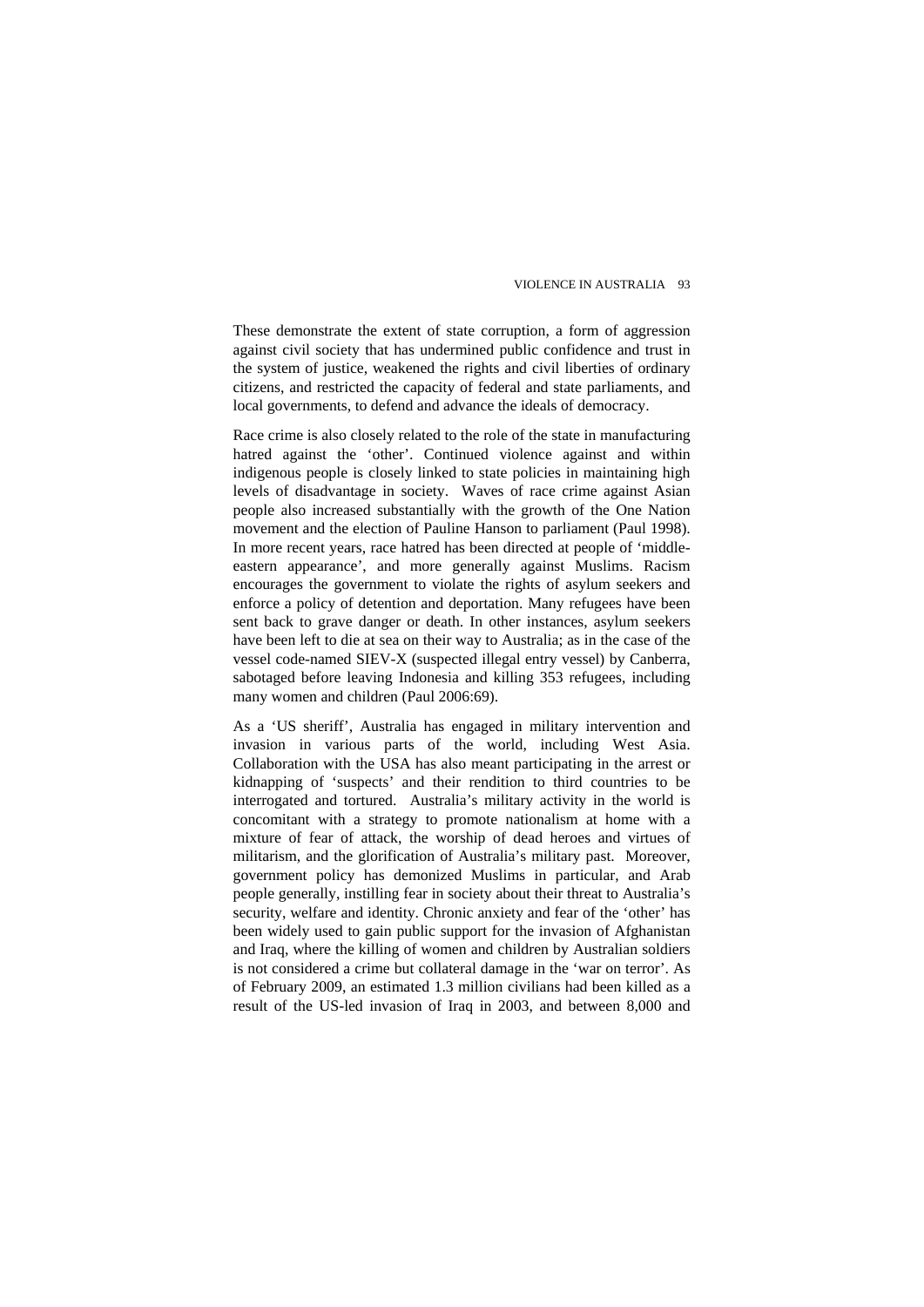27,000 killed since the invasion of Afghanistan in 2002 (JFP 2009). Major wars, writes Fromm (1974:215), are caused 'by instrumental aggression of the military and political elites' and a solution required 'a different system of production, ownership, and consumption than the present one' (*ibid:* 216).

# **Systemic Causal Connections**

Identifying an array of social problems that have a structurally violent dimension is one thing: demonstrating a causal connection to the structures of contemporary capitalism is another. There are a number of more-or-less direct connections though. Capitalism is a system of accumulation which extracts surplus value by turning humans and human relations into commodities and markets. Polanyi described the process as 'running society as an adjunct to the market. Instead of economy being embedded in social relations, social relations are embedded in the economic system' (Polanyi 1944, 2001:60). He argued that turning people and the environment into commodities assured the destruction of both.

In the more modern context of consumerism and social pathology, Hamilton and others argue that advanced capitalism makes money out of human misery and is bad for mental health (Hamilton 2003; Hamilton & Denniss 2005; James 2007). Hamilton writes that 'the extraordinary proliferation of the diseases of affluence suggests that the psychological wellbeing of citizens of rich countries is in decline. These diseases include drug dependence, obesity, loneliness and a suite of psychological disorders ranging from depression, anxiety, compulsive behaviours and widespread but ill defined anomie. Perhaps the most telling evidence is the extraordinary prevalence of depression in rich countries' (Hamilton 2005).

The construction of a market economy has been accompanied by a substantial change in the character of society. Fromm has written about the importance of social character in society as a response to the individual's inherent religious needs, which he defines as 'any groupshared system of thought and action that offers the individual a frame or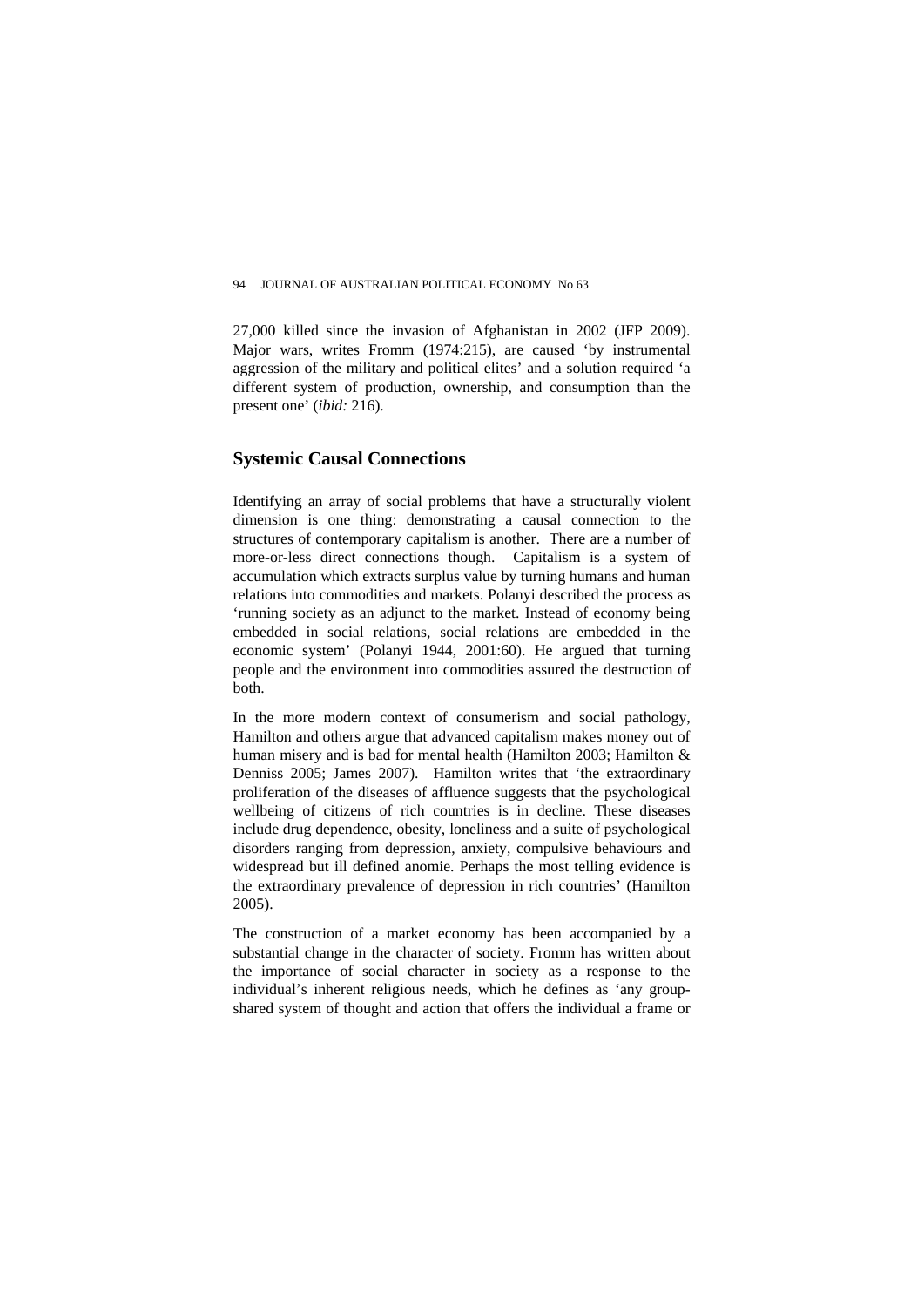orientation and an object of devotion' (Fromm 1982:121). Fromm argues that modern capitalism created a marketing social character based on 'experiencing oneself as a commodity, and one's value not as "use value", but as "exchange value"' (*ibid*:132). In a market economy there is a need to be in demand, and to succeed requires that one experiences oneself 'simultaneously as the seller *and* the commodity to be sold (*ibid*: 133). Fromm further argues that the marketing social character forms the basis for the 'having' mode of existence, based on private property and profit 'which produces the desire—indeed the need—for power ... and in the last analysis, in one's capacity to conquer, rob, kill (*ibid*: 68). By contrast, the 'being' mode lies in loving, sharing and giving.

Dahl maintains that 'modern corporate capitalism tends to produce inequalities in social and economic resources so great as to bring about severe violations of political equality and hence of the democratic process' (Dahl 1985:60). A major mechanism is the symbiotic relationship between the state and the corporate sector because the state relies on the private sector to perform the main task of accumulation. Their relations lead to a concentration of power in the hands of the few and to growing political inequality. Citizens are increasingly marginalized because the corporate sector has effectively captured state power to advance its own interests. Corporate funding of political parties is one means whereby corporations gain undue influence.

Political economic inequality is a major source of corruption because it allows for the concentration of power in the hands of the few, with little transparency and accountability. This situation leads to the enactment of legislation which favours the interests of major donors and the bribing of officials (Haller & Shore 2005). Furthermore, government can restrict access to information, repress dissent, and hide behind a veil of secrecy (Hamilton & Maddison 2007). Corruption is a major form of violence against civil society because it allows for the mismanagement and maldevelopment of the economy and society, and for the growth of organized crime.

Gilligan argues that the class system itself is at the core of violence. The ruling class, he writes, 'or those who represent their interests, write the laws that constitute those choices [how society creates and uses its wealth] which in turn is responsible for the social inequities that lead to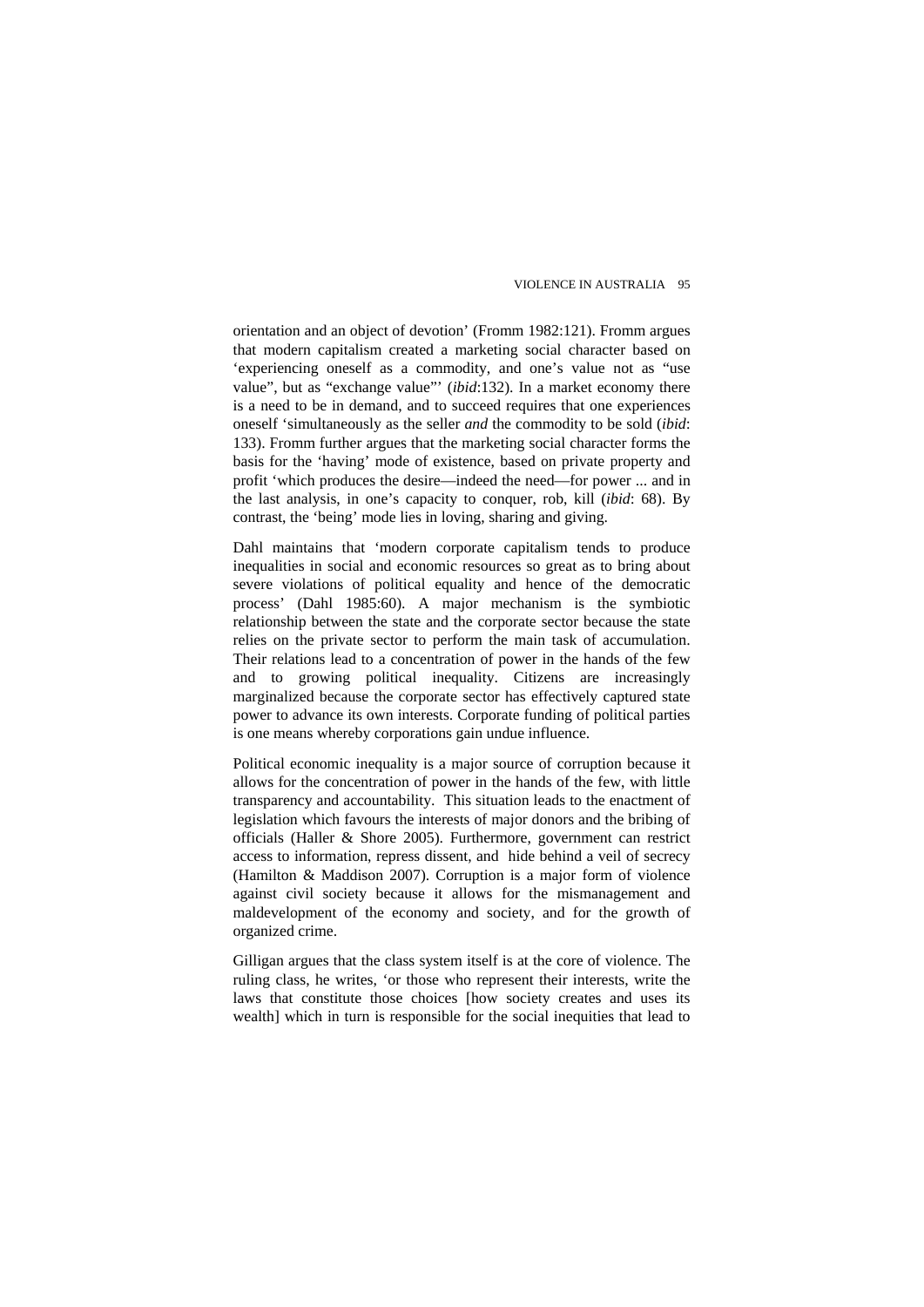crime and violence … [and that] it is in the interest of the party that represent the interests of the very rich to foster as high a rate of crime as possible' (186-187). Gilligan, who worked in the US prison system for many decades, concluded that the main cause of violence and crime in society is the result of shaming people, and that the existence of inequality, such as the class system, 'exposes everyone to the risk of being inferior, which in turn stimulates aggressive competition to inflict the inferior status on others. In other words, inequality stimulates shame' (Gilligan 2001:54). Wilkinson's important research on inequality also leads him to the view that 'people in more unequal societies trust each other less, and rates of violence are higher ... violence is more common because inequality increases status competition ... and people become sensitive to how they are seen' (Wilkinson 2009: 3,4).

A system of inequality can be sustained only by a reciprocal system of repression that serves two basic functions. Firstly, to maintain political inequality and a ruling class in power, and secondly, to suppress resistance which is the inevitable outcome of a political and economic regime based on domination and hierarchies. Australia's advanced capitalist society has a vast amount of what can be called 'soft power' in the form of widespread affluence and an entrenched culture of consumerism. Yet the consumer society contains the seeds of totalitarianism because repression is incorporated in an addiction based on needs and wants to consume more products and services and to accumulate more wealth.

Marcuse, in *One Dimensional Man*, argues that the market economy suffocates the needs that demand liberation and, instead, sustains the overwhelming need 'for the production and consumption of waste; the need for stupefying work where it is no longer a real necessity; the need for modes of relaxation which soothe the prolong this stupefication; the need for maintaining such deceptive liberties as free competition, a free press which censors itself, free choices between brands and gadgets' (Marcuse 1972:20). Social control is 'anchored in the new needs' which society has produced and which largely determine 'what can be chosen, and what is chosen by the individual' (*ibid*: 21).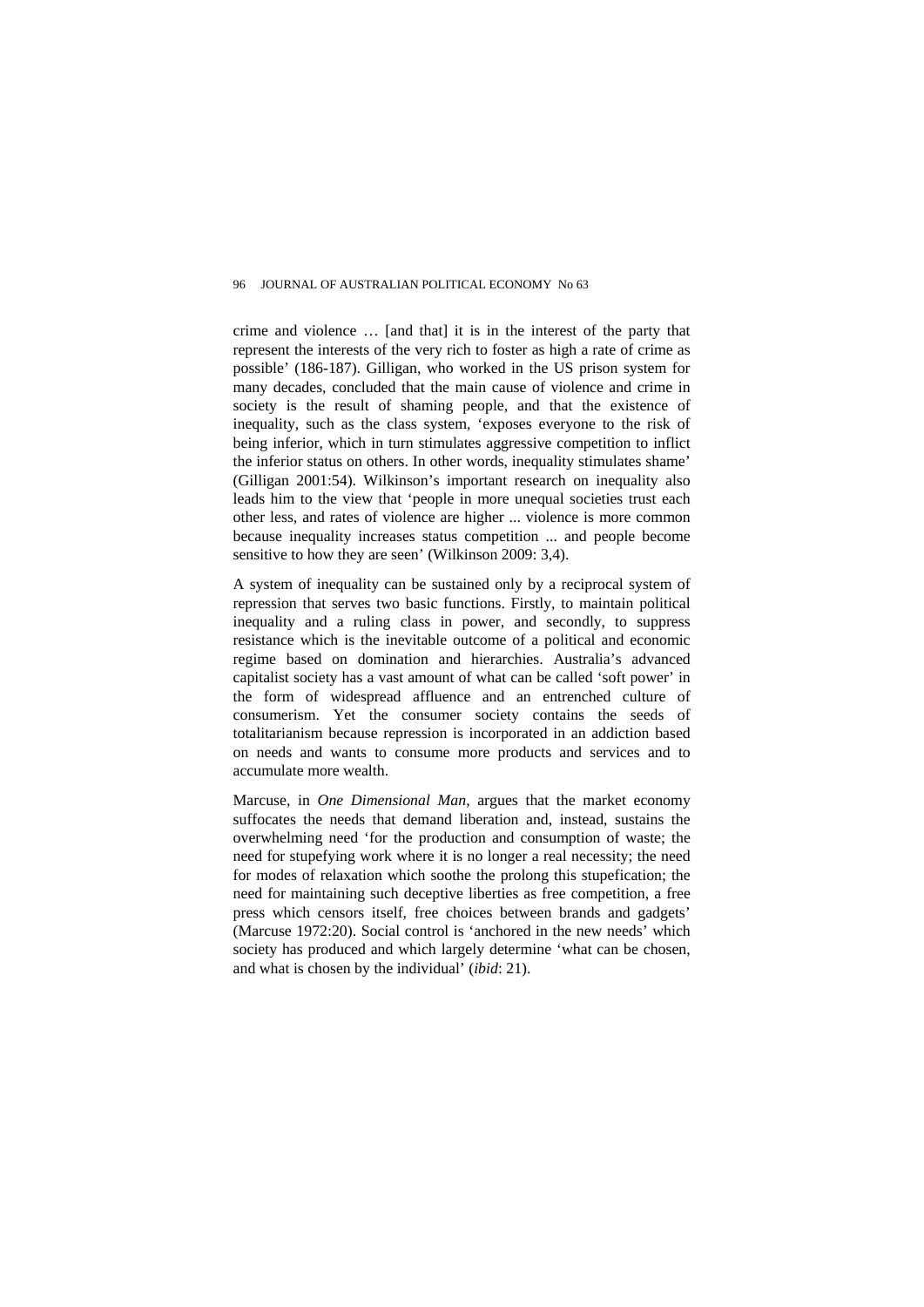Repression is built into the biopolitics of a state-corporation-crime synergy, integrating citizens in a 'health' system which provides a wide range of increasingly expensive services and drugs - and is a growing source of accumulation. Processes at work increase society's dependence, first, by creating diseases caused by the market economy, as discussed earlier. Secondly, the body and the mind are increasingly subject to servicing because of new needs, such as those created by plastic surgery and new medical and technological innovations. Thirdly, because there are more diagnosed mental disorders, which are directly or indirectly linked to alienation, these become subject to therapy and to drug treatment.

Alienation becomes closely related to a market economy which atomizes society by shifting political and social conflict to the sphere of individual responsibility, and thus into the market. In other words, a neo-liberal market democracy depoliticizes the electorate by moving what are essentially political issues to the personal sphere of attitude, education, and values, and hence amenable to private therapy. The legal medicalisation of socio-economic and political conflict and its chemical solution is a central feature of an advanced capitalist society, complemented by a parallel expanding market for illicit drugs used to treat similar symptoms (Sargent 1982; Bell 2005; Zajdow 2008). As a mechanism of repression, the illicit drug market has the further advantage of fermenting social fear and expanding the power of the police and judiciary. In this manner, the 'health' system becomes a primary mechanism to manufacture consent, repress dissent and legitimize the power system.

Capitalism needs the nation-state to survive. Singer makes the point that 'the very idea of stateless capitalism is a contradiction in terms. Take away the institutions for the protection of private property (the police, the prison, the judiciary), the more sophisticated instruments for the production of consent, and the myriad of financial devices propping up the system, and the capitalist social order would collapse like a sand castle at the beach' (Singer 1999:207). Chomsky argues that the nationstate system is not a viable system because the it concentrates power in the hands of a small elite within each unit, and denies political equality to the majority. People who have power, writes Chomsky, 'are going to try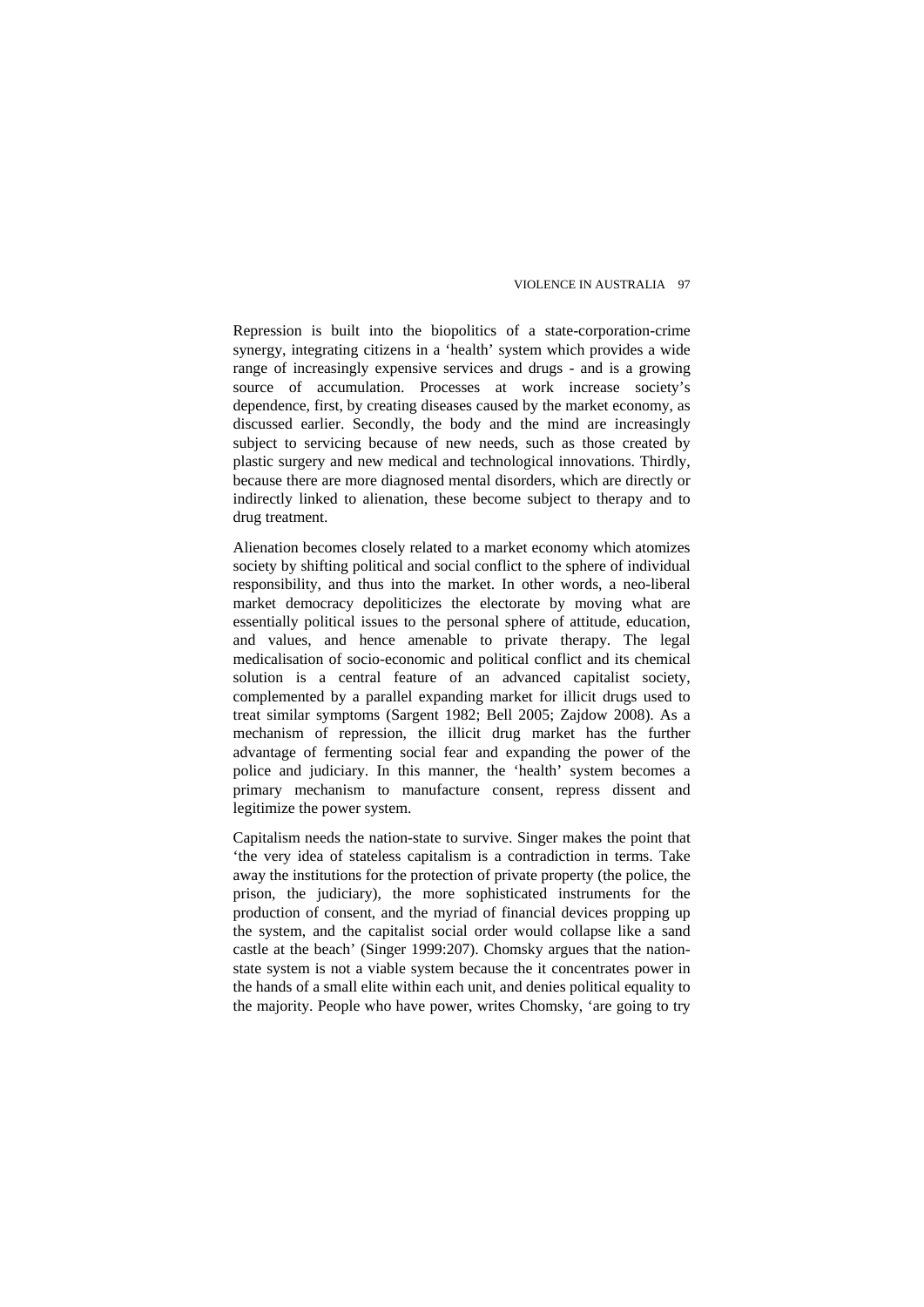to maximize it – and they're going to maximize it at the expense of others, both in their own country and abroad' (Mitchell & Schoeffel 2002:316).

### **Market Democracy Versus Social Democracy**

While violence is a general characteristic of capitalism and the modern nation-state, its incidence varies significantly between nations. Northern European countries are generally less violent than Australia and other nations in the Anglo-American mould. This is indicated by the global peace index which measures the extent of peace in society and ranks 140 nations 'by their relative states of peace'. Iceland, Denmark, and Norway were top ranking in 2008 (GPI 2008). Australia ranked  $27<sup>th</sup>$ , below Romania and Oman. The UK and USA ranked  $49<sup>th</sup>$  and  $97<sup>th</sup>$  respectively. Australia's indicators for the number of jailed population, level of violent crime, military expenditures, and infant mortality, were considerably higher than those of their Northern European counterparts. Moreover, Australia ranked considerably lower in indicators of political participation, women in parliament, and current education spending as a percentage of GDP.

Northern Europe fares markedly better than Australia on measures of child wellbeing. The United Nations Children's Fund (UNICEF) report on child poverty shows that the percentage of children living in relative poverty, 'defined as household with income below 50 percent of the national median', is less than five percent in Sweden (2.6), Norway (3.9), Finland (4.3), Belgium (4.4), and Luxembourg (4.5) (UNICEF 2000) . This compares with the substantially higher levels of poverty in Australia (12.6), the UK (19.8), and the USA (22.4). Northern European countries claim top rankings, and the USA and UK bottom rankings, in another UNICEF 'comprehensive assessment of the lives and wellbeing of children and young people in 21 nations of the industrialized world' (UNICEF 2007). Australia's score on health and safety of children and on their material wellbeing was below the average for the Organisation for Economic Co-Operation and Development (OECD) countries.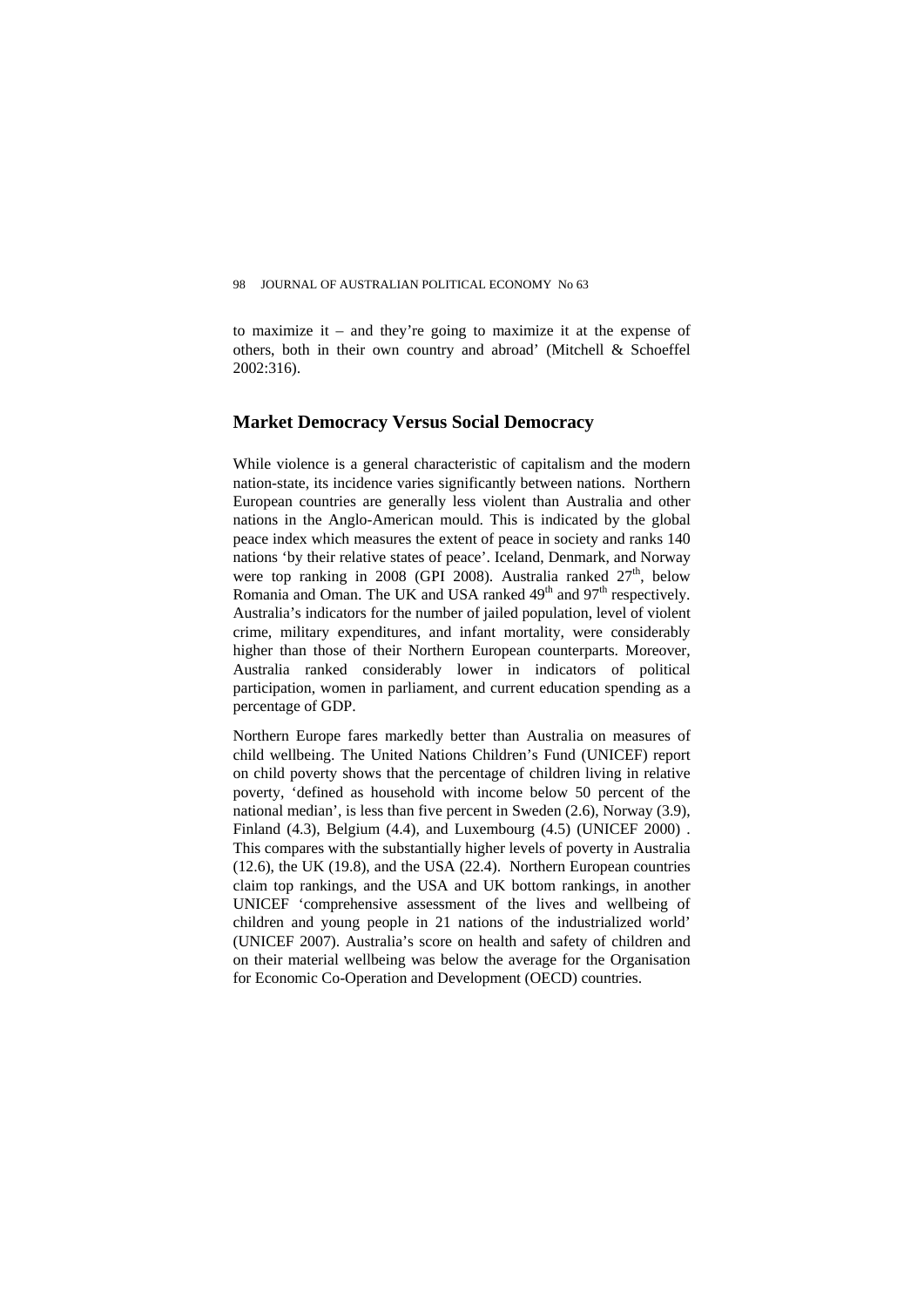According to the OECD, Australia's had the highest rate of victimisation among the 21 rich nations in 2000 (OECD 2006). Some 30 percent of population said that they had been victim of a crime, compared with Japan (15), Demark (23), (Norway 19) and Sweden (24). Australia also ranked considerably higher in road fatalities, and prison population. The number of convicted adults per 100,000 was 93.4, compared with Norway (29.8), Sweden (41.3) and Denmark (42.9), but considerably less than the USA (468.5).

Differences in levels of inequality correlate strongly with differences in levels of violence, particularly in regard to rates of victimization and prison population. The OECD's study on equality of disposable income among individuals, as measured by the Gini coefficient, places Denmark, Sweden, the Netherlands and Sweden among the lowest rated countries; Australia's was considerably higher and closer to that of the UK. The OECD concludes that 'crime, poverty, and social exclusion are often seen as linked to inequalities of income distribution' (OECD: 218).

Much has been written on the close link between inequality and social outcomes. Wilkinson maintains that the greatest threat to health in rich countries is economic inequality, that people live longer in nations where income differences between the poorer and richer classes are lower, and that this correlation also holds true for other measures of the quality of life such as the level of direct violence (Sapolsky 1994; Wilkinson 1996, 2005, 2009; Wilkinson & Pickett 2009). The system that produces income inequality produces toxic social environments and relations, which explains why some people die younger than others, as well as a range of social problems such as high levels of violence, poorer mental health and educational performance and increased obesity.

Inequality and the system that produces it also affect mentality and behaviour in different but interrelated ways. The first pathway is through the production of stress and social anxieties about self-esteem which often creating a sense of humiliation and shame. Stress may be caused by feelings of relative deprivation engendered by class differences and perception of lower status (Runciman 1966). Another pathway links stress with the degradation of the immune system and results in heart disease and early death. Stress and anxiety are often linked to destructive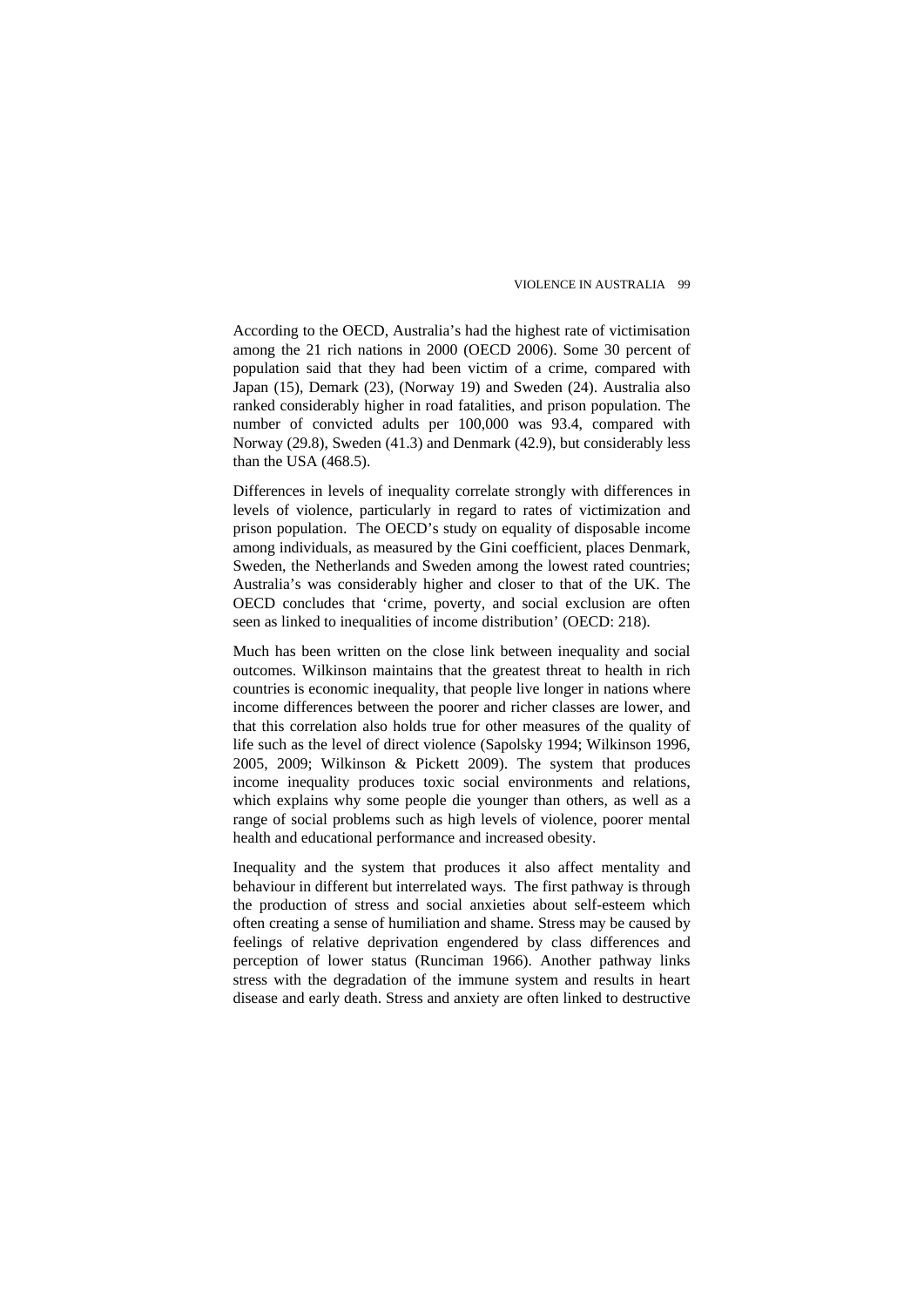forms of consumerism, and to problems of isolation, alienation, and social estrangement.

Wilkinson's statistical work demonstrates that Scandinavian countries come out best with lower levels of inequality and violence, with Australia in the middle, while the USA and the UK stand out at the high end of inequality, violence, social problems and poor health. The message is that in more egalitarian countries people lead healthier and happier lives.

Why are European, particularly Scandinavian, countries more egalitarian? Hutton claims that, as a result of their history and political struggles, Europeans developed a social character whereby 'wealth and property were associated with profound reciprocal social obligations; and it was this ethical view which partly inspired socialism when it advocated common ownership of the means of production and proper respect for the rights of workers' (Hutton 2003:54). This is reflected in the many studies which contrast 'Anglo-American' with 'Rhenish' forms of capitalism (Albert 1961; Sennett 1999). The latter model prevails in Germany and the Benelux countries and has similar characteristics to that of France and the Nordic countries. Both models share an emphasis on private property, the market and free enterprise, but the Rhenish model is more inclusive of the social in the business sector, and gives more importance to labor as a stakeholder in the operations of capitalism. Cooperation between capital and labor is accepted as necessary to lessen inequalities.

While the Rhenish model is not a worker's paradise, it is a more humane form of capitalism than its Anglo-Saxon counterpart. People in northern Europe generally feel more valued as members of society and there is a higher level of social trust. Research on corruption shows that Denmark, Norway and Sweden have a high percentage of people – more than 65 percent – who agree 'that most people can be trusted'. Australia ranks low with 39.9 percent, albeit above the USA (35.8) and Brazil (2.8) (You 2005). Trust in Scandinavia is closely related to higher levels of participation in the political process, and greater accountability and transparency on the part of the political regime. Social trust equates with the fairness of society, freedom from corruption and income equality.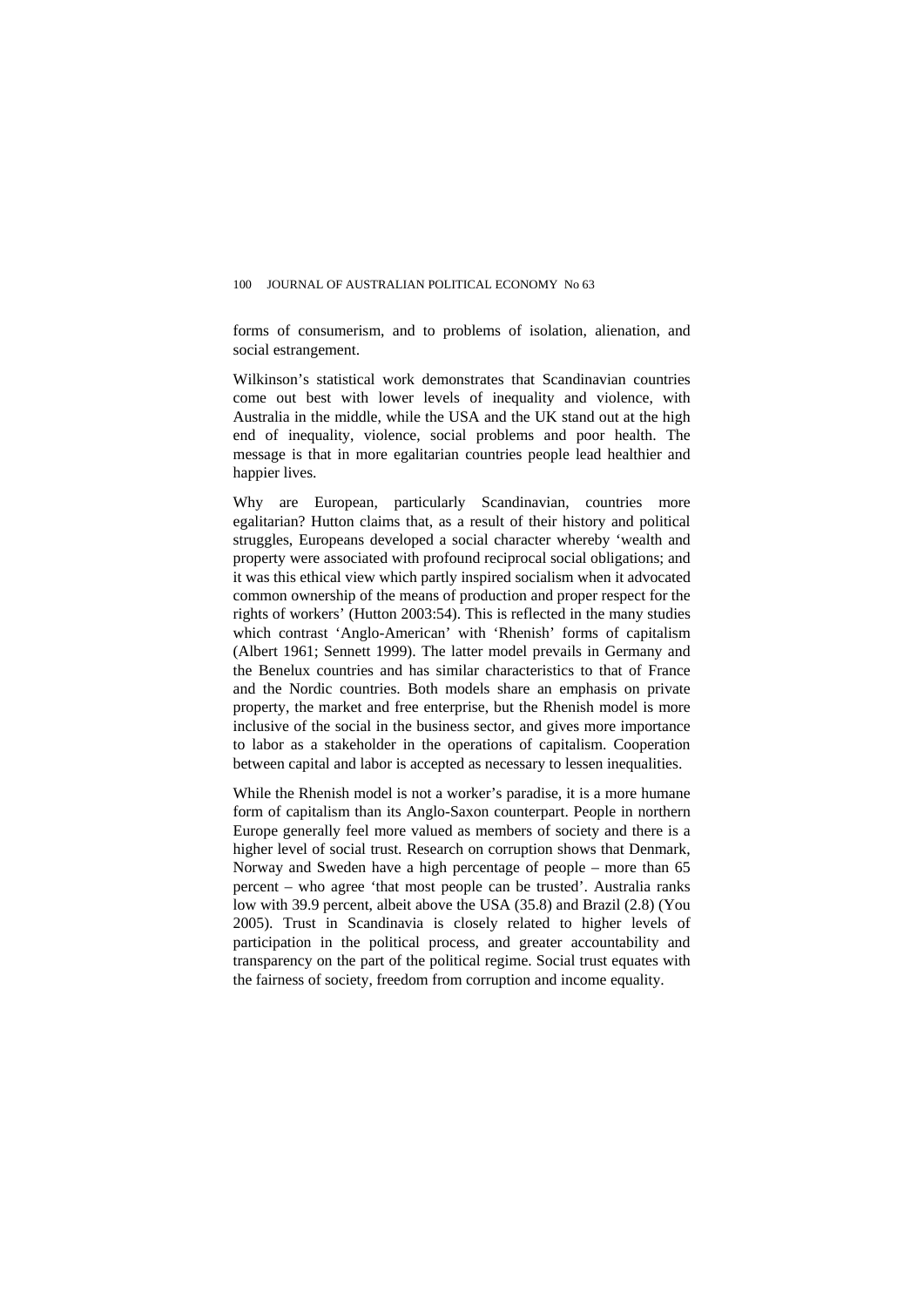## **The Political Economy of Peace**

Fromm, Galtung, and Quinney differentiate negative peace from positive peace (Fromm 1982; Galtung 1996; Quinney 1985). Negative peace is based on policy to lessen violence without altering the social order, but the threat and application of force pervades as deterrence to crime and violence. Positive peace, in contrast, is based on the elimination of the structural sources of violence based on a different type of society.

To reduce the level of violence in Australia requires more equality and egalitarian policies to reduce the income and wealth gaps. More equality requires income redistribution by way of tax reforms to fund larger public expenditures on public goods, such as transport, housing, health and free education. More resources need to be invested in constructing a friendlier physical and social environment for children and women.

Equally important is to redress power relations and political inequality. The unlimited 'freedom' to accumulate wealth and resources by individuals and corporations needs to be constrained by a bill of rights and a new constitution. As Held (1987: 294) emphasises, 'without a clear restriction on private ownership, a necessary condition of democracy cannot be met' (Held 1987:294). The implication is the need for reform to establish a 'system of cooperative forms of ownership and control in firms; that is, the extension of democratic principles to industry itself' (Held 1987:203). The economy needs to be restructured towards sane consumption, sustainability, and the common good to promote a healthy people and a less violent society.

*Erik Paul is an honorary associate in the Centre for Peace and Conflict Studies at the University of Sydney.* 

*[erik.paul@usyd.edu.au](mailto:eric.paul@usyd.edu.au)*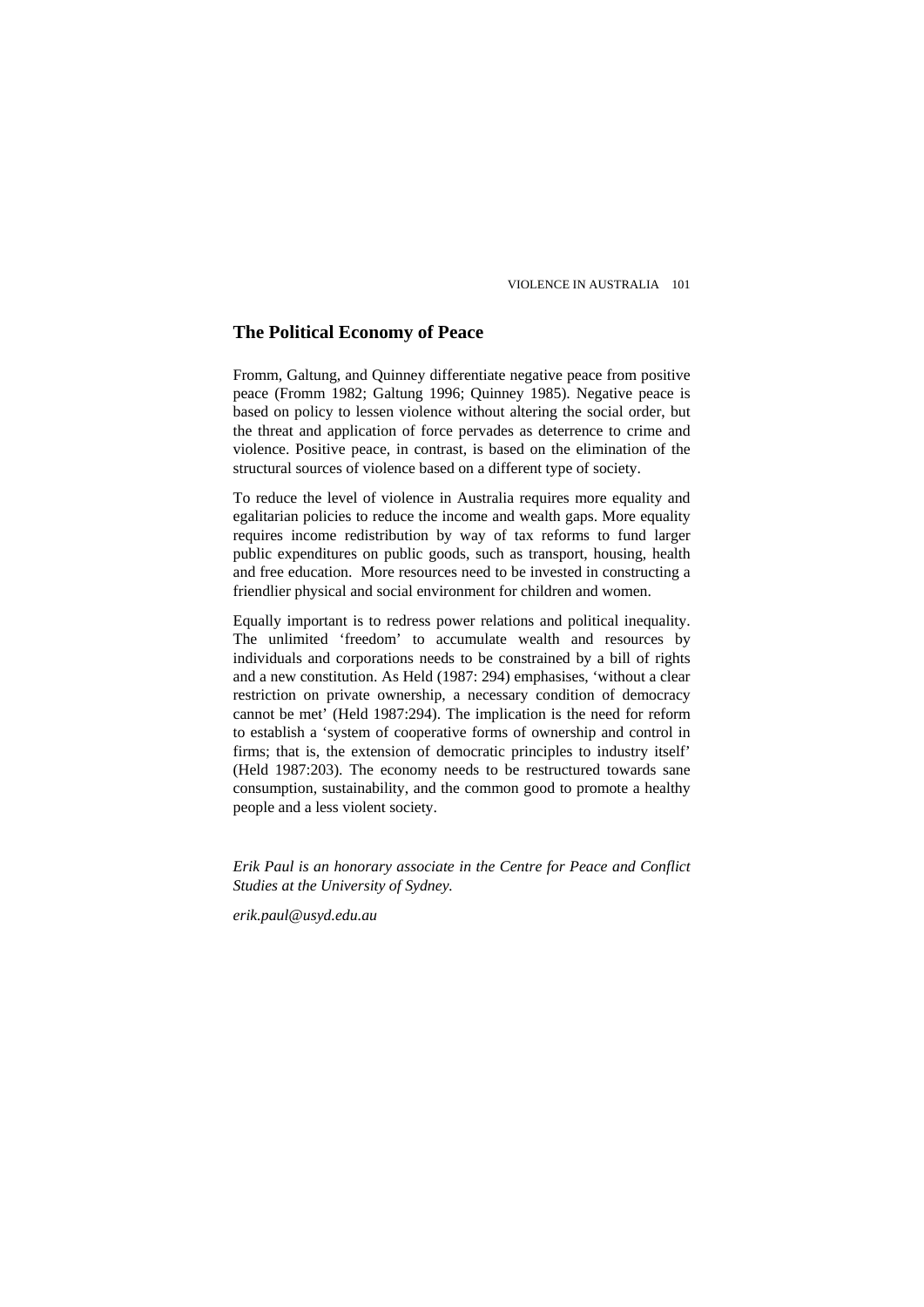#### 102 JOURNAL OF AUSTRALIAN POLITICAL ECONOMY No 63

#### **References**

AA (2008) *Dementia Facts and Statistics*, Alzheimer's Australia, Sydney.

ABC (2008) *Psychopaths*. ABC-TV, Catalyst, August. Australian Broadcasting Corporation.

ABC (2008a) *Risking our Kids*. ABC-TV, 7 October, Australian Broadcasting Corporation.

ABS (2004) *Prisoners in Australia, 2004*. Australian Bureau of Statistics, 4517.0. Canberra.

ABS (2005a) *The Health and Welfare of Australia's Aboriginal and Torres Strait Islander Peoples, 2005*. Australian Bureau of Statistics and the Australian Institute of Health and Welfare, Canberra.

ABS (2005b) *Personal Safety, Australia, 2005*. Australian Bureau of Statistics, 4906.0. Canberra.

ABS (2006a) *Tobacco Smoking in Australia, 2004-05*. Australian Bureau of Statistics, 4831.0. Canberra.

ABS (2006b) *Alcohol Consumption in Australia, 2004-05*. Australian Bureau of Statistics, 4832.0. Canberra.

ABS (2008a) *Criminal Court, Australia 2006-2007*. Australian Bureau of Statistics, 4513.0. Canberra.

ABS (2008b) *Prisoners in Australia, 2008*. Australian Bureau of Statistics, 4517.0. Canberra.

ABS (2008c) *National Survey of Mental Health and Wellbeing, 2007*. Australian Bureau of Statistics, 4326.0. Canberra.

AIC (2006) *Juveniles in Detention in Australia, 1981-2005*. Australian Institute of Criminology, Australian Government, Canberra.

AIFS (2008) *Child Abuse Statistics*. Australian Institute of Family Studies, Resource Sheet, No. 7. Canberra.

Albert, M. (1991) *Capitalisme Contre Capitalisme*. Paris: Editions du Seuil.

Baldry, E. (2005) Prison boom will prove a social bust. *Sydney Morning Herald*, 18 January.

BBC (2009) Drink a day increases cancer. *BBC News*, 24 February.

Bearup, G. (2002) The Jungle inside. *Good Weekend*, 19 October.

Beaumont, L. (2003) Heart disease tightens its grip on a poor and unhealthy Australia. *Sydney Morning Herald*, 28 April.

Bell, G. (2005) The Worried Well. *Quarterly Essay*, Issue 18. Melbourne.

Benson, K. (2008) Fat Fight, *Sydney Morning Herald*, 18 August.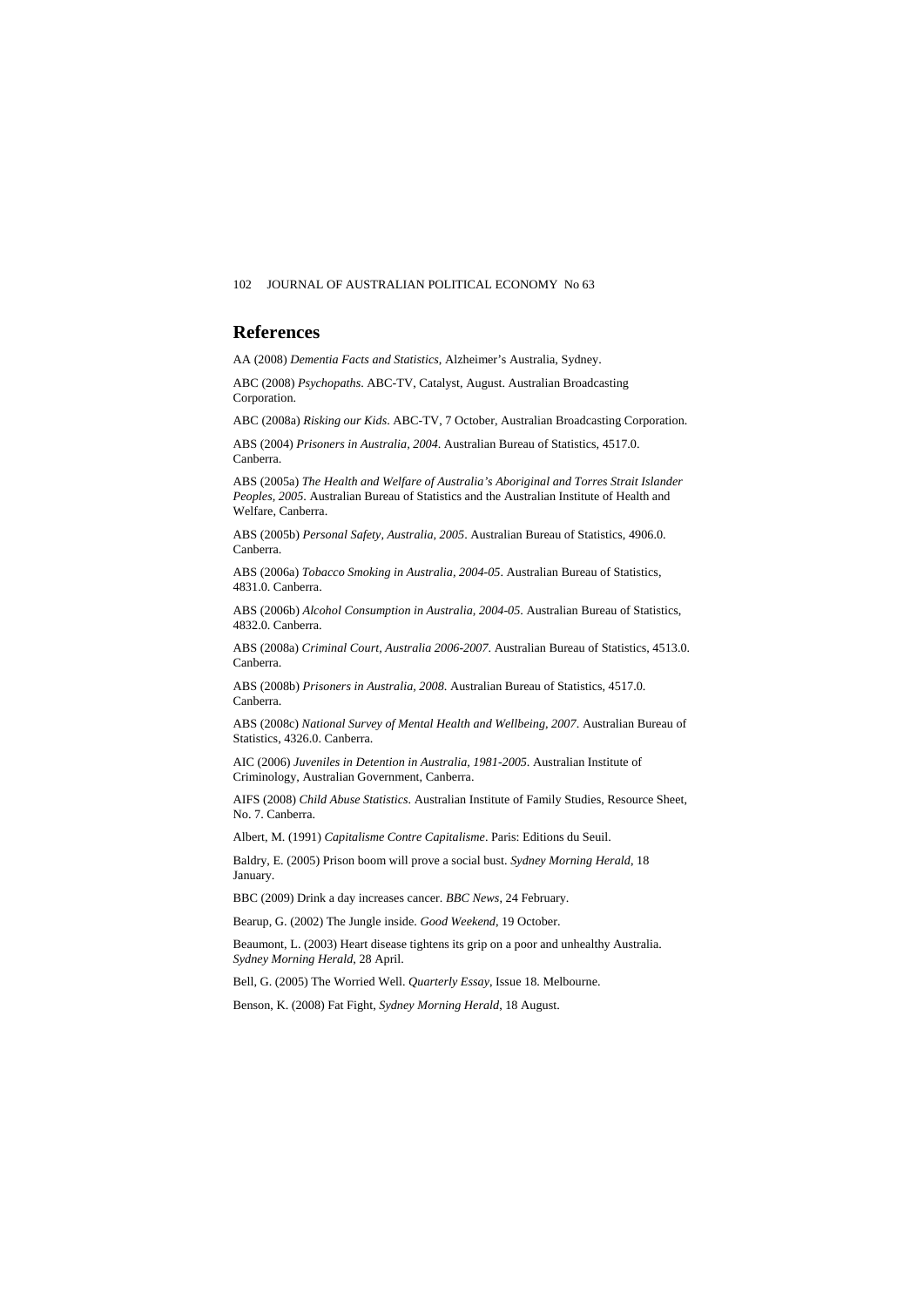Bibby, P. (2008) Pedestrians at risk as car safety rules slip behind. *Sydney Morning Herald*, 27 September.

Braithwaite, J. (1992) *Penalties for White-Collar Crime*. In Grabosky, P. (ed) Complex Commercial Fraud. Australian Institute of Criminology Proceedings No.10. Canberra: AIC.

Buchanan, L. (2008) *Australia: Conceal or Reveal? Reporting White-Collar Crime*. Australia law article, Clayton-Utz.

Burton, J. (1997) *Violence Explained*. Manchester: Manchester University Press.

Butterworth, P. (2003) Multiple and Severe Disadvantage among Lone Mothers Receiving Income Support, *Family Matters* 64, 22-29.

Cameron, A. (2007) *Tone at the Top*. Transparency International Australia AGM, Sydney, 6 December.

Chambliss, W. (1975) Towards a Political Economy of Crime. *Theory and Society*, 2.

Chomsky, N. (2003) *Hegemony or Survival: America's Quest for Global Dominance*. Sydney: Allen & Unwin.

Chomsky, N. (2008) *Interventions*. London: Penguin.

Connelly, L. and Supangan, R. (2006) The economic costs of road traffic crashes: Australia, states and territories. *Accident Analysis and Prevention*, 38.

Dahl, R. (1985) *A Preface to Economic Democracy*. Cambridge: Polity Press.

DHA (2008) *National Mental Health Report 2007*. Department of Health and Ageing. Australian Government, Canberra.

Diamond, J. (2005) *Collapse: How Societies Choose to Fail or Survive*. London: Allen Lane.

Dowling, J. and Blackburn, R. (2007) Health fears over diesel. *Sydney Morning Herald*, 1 July.

Ella-Duncan, M. et al (2006) *Breaking the Silence: Creating the Future, Addressing Child Sexual Assault in Aboriginal Communities in NSW*. Aboriginal Child Sexual Assault

Taskforce. Attorney General's Report NSW. State of New South Wales. Sydney.

factors in Australia. *Australian and New Zealand Health Policy*, 1:8.

Flannery, T. (1999) *The Future Easters*. Sydney: Reed New Holland.

Flinders (2008) *Women, Domestic and Family Violence and Homelessness*. Flinders Institute for Housing, Urban and Regional Research, August.

Foucault, M. (2004) *Society Must Be Defended*. London: Penguin.

Frew, W. (2007) Poor control bleeding aquifers dry, say experts. *Sydney Morning Herald*, 11 January.

Fromm, E. (1974) *The Anatomy of Human Destructiveness*. London: Jonathan Cape.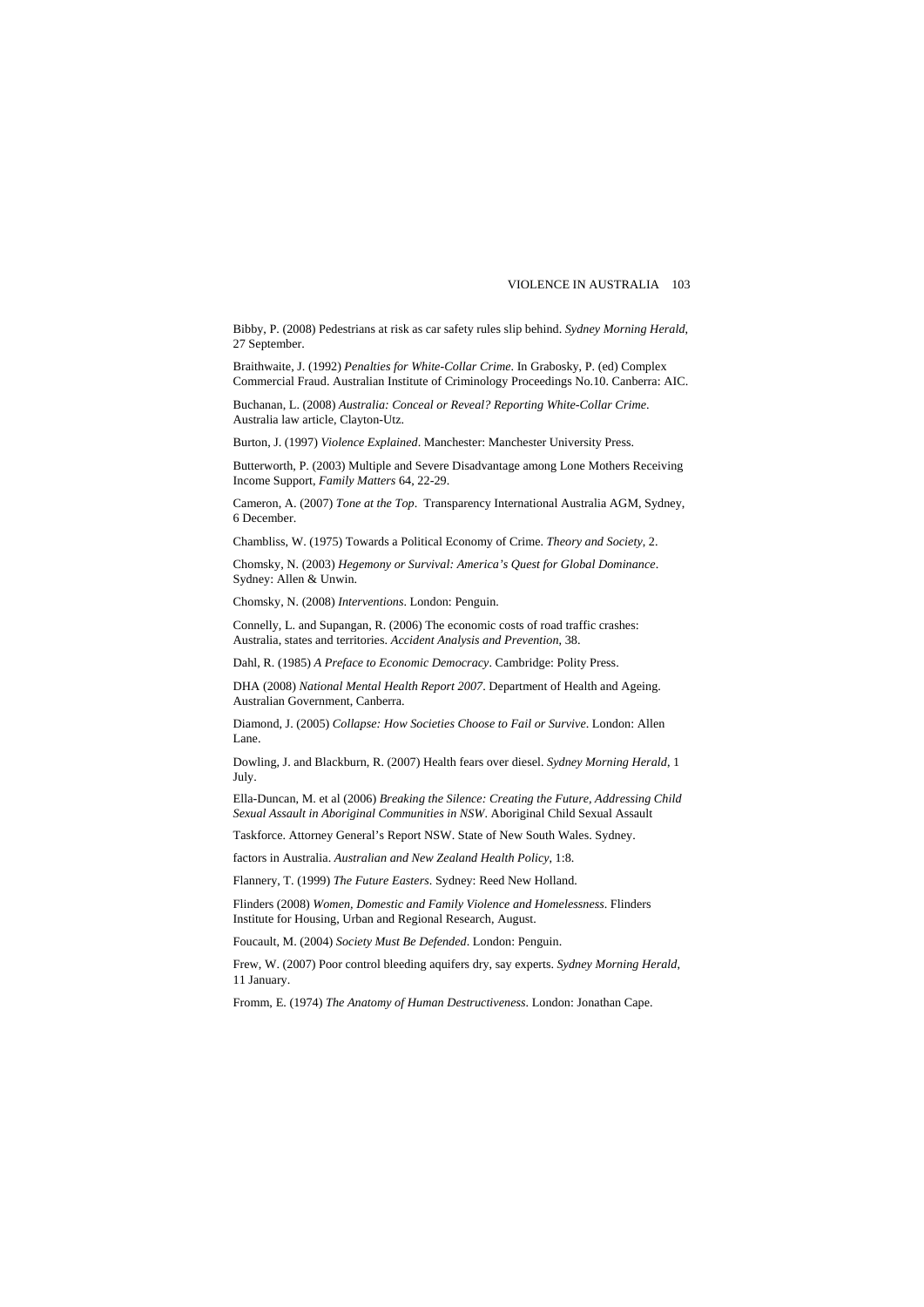Fromm, E. (1982) *To Have or To Be?* New York: Bantam Books.

Galtung, J. (1996) *Peace by Peaceful Means*. Oslo: PRIO.

Gilligan, J. (2001) *Preventing Violence*. New York: Thames & Hudson.

Gilling, T. (2008) Faircop. *The Weekend Australian Magazine*, 7 February.

Glasbeek, H. (2003) The invisible friend. *New Internationalist*, 358, July.

Glover, J. et al (2004) The socioeconomic gradient and chronic illness and associated risk

factors in Australia. *Australian and New Zealand Health Policy*, 1:8.

Glover, J. et al (2007) The socioeconomic gradient and chronic illness and associated risk factors in Australia. *Australian and New Zealand Health Policy*, 1:8.

GPI (2008) *Global Peace Index Rankings, 2008*. *[www.visionofhumanity.org](http://www.visionofhumanity.org/)/gpi/results*.

Had, M. (2008) Street angels, office devils. *Boss. Australian Financial Review*, September.

Haller, D. and Shore, C. (eds 2005) *Corruption*. London: Pluto Press.

Hamilton, C. (2002) *Overconsumption in Australia*. Discussion Paper, Number 49, November. The Australia Institute. Canberra: AI.

Hamilton, C. (2003) *Growth Fetish*. Sydney: Allen & Unwin.

Hamilton, C. (2005) Diseases of affluence and other paradoxes. *Australian Financial Review*, 15 October.

Hamilton, C. (2006) What's Left? The Death of Social Democracy. *Quarterly Essay*, 21.

Hamilton, C. and Denniss, R. (2005) *Affluenza: When Too Much is Never Enough*. Sydney: Allen & Unwin.

Hamilton, C. and Maddison, S. (eds 2007) *Silencing Dissent*. Sydney: Allen & Unwin.

Heilbroner, R. (1986) *The Nature and Logic of Capitalism*. New York: W.W. Norton.

Heilpern, D. (1998) *Fear or Favour: Sexual Assaults of Young Prisoners*. Lismore: Southern Cross University.

Held, D. (1987) *Models of Democracy*. Cambridge: Polity Press.

Horin, A. (2003) History of trauma dogs sole parents. *Sydney Morning Herald*, 19 May.

Hutton, W. (2003) *The World We're In*. London: Abacus.

James, O. (2007) *Affluenza: How to be Successful and Stay Sane*. London: Vermillion.

JFP (2009) Iraquis Deaths Due to US Invasion, Just Foreign Policy, Washington, DC. *[www.justforeignpolicy.org.](http://www.justforeignpolicy.org/)*

Jopson, D. (2006) Young sacrificed at work. *Sydney Morning Herald*, 24 April.

Kerin, J. (2000) The rich get richer, poor get sicker. *The Australian*, 15 April.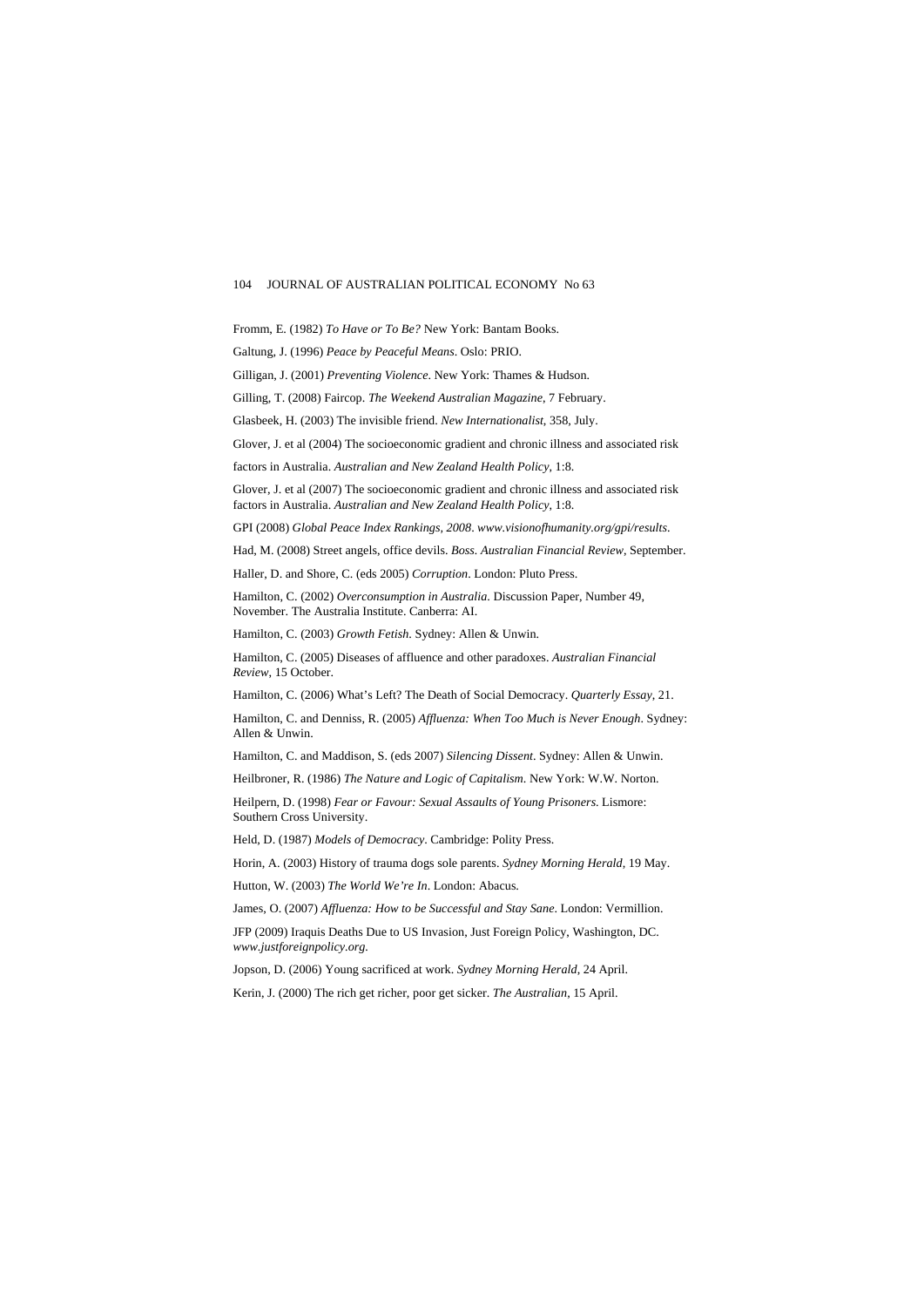Kohler, A. (2008) Babcock & Brown leaders' disgraceful exist. Smartcompany, 22 August. *www.smartcompany.com.au*.

Langton, M. (2008) The end of 'big men' politics. *Griffith Review*, Summer.

Liu, C. (2006) Ian Hickie: Safeguarding Australia's Mental Health. *University News*, University of Sydney, 5 November.

Lovelock, J. (2006) The *Revenge of Gaia*. London: Allen Lane.

Lowe, I. (2005) *A Big Fix: Radical Solutions for Australia's Environmental Crisis*. Melbourne: Black Inc.

LRC (2003) *Sentencing: Corporate Offenders*. Report 102. Law Reform Commission, New South Wales Government. Sydney.

Ludlow, M. and Shoebridge, N. (2008) Bligh wants bounty on junk food ads. *The Australian Financial Review*, 1 September.

Lunn, S. (2007) Alcohol brain injury 'crisis' looms. *The Australian*, 6 August.

Marcuse, H. (1972) *One Dimensional Man*. London: Abacus.

Marles, R. (2003) *Occupational Bullying in Australia.* Bullying and Harassment Seminar. Holmesglen TAFE, Moorabin, 12 November.

Memmott, P. et al (2001) *Violence in Indigenous Communities*. Report to the Crime Prevention Branch of the Attorney General's Department. Commonwealth Attorney-General's Department. Canberra.

Metherell, M. (2008) Obesity risks higher than thought. *Sydney Morning Herald,* 22 August.

MHC (2006) *Not for Service*. Mental Health Council of Australia. Deakin West, ACT.

MHCA (2005) *Not for Service: Experiences of Injustice and Despair in Mental Health Care in Australia.* Mental Health Council of Australia. Deakin West, ACT.

Miliband, R. (1991) *Divided Societies*. Oxford: Oxford University Press.

Mitchell, P. and Schoeffel, J. (eds 2002) *Understanding Power: The Indispensable Chomsky*. New York: The New Press.

NDRI (2004) *Trends in Youth Alcohol Consumption and Related Harms in Australian Jurisdictions, 1990-2002*. National Alcohol Indicators, Bulletin 6, November. National Drug Research Institute, Curtin University, Perth, Western Australia.

News Focus (2008) child cancer warning. News Focus. *Sydney Morning Herald*, 23 September.

NTG (2007) *Little Children are Sacred*. Inquiry into the Protection of Aboriginal Children from Sexual Abuse. Northern Territory Government. Darwin, Northern Territory.

OECD (2006) *OECD Factbook 2006: Economic, Environmental and Social Statistics*. Organisation for Economic Co-Operation and Development. Paris: OECD.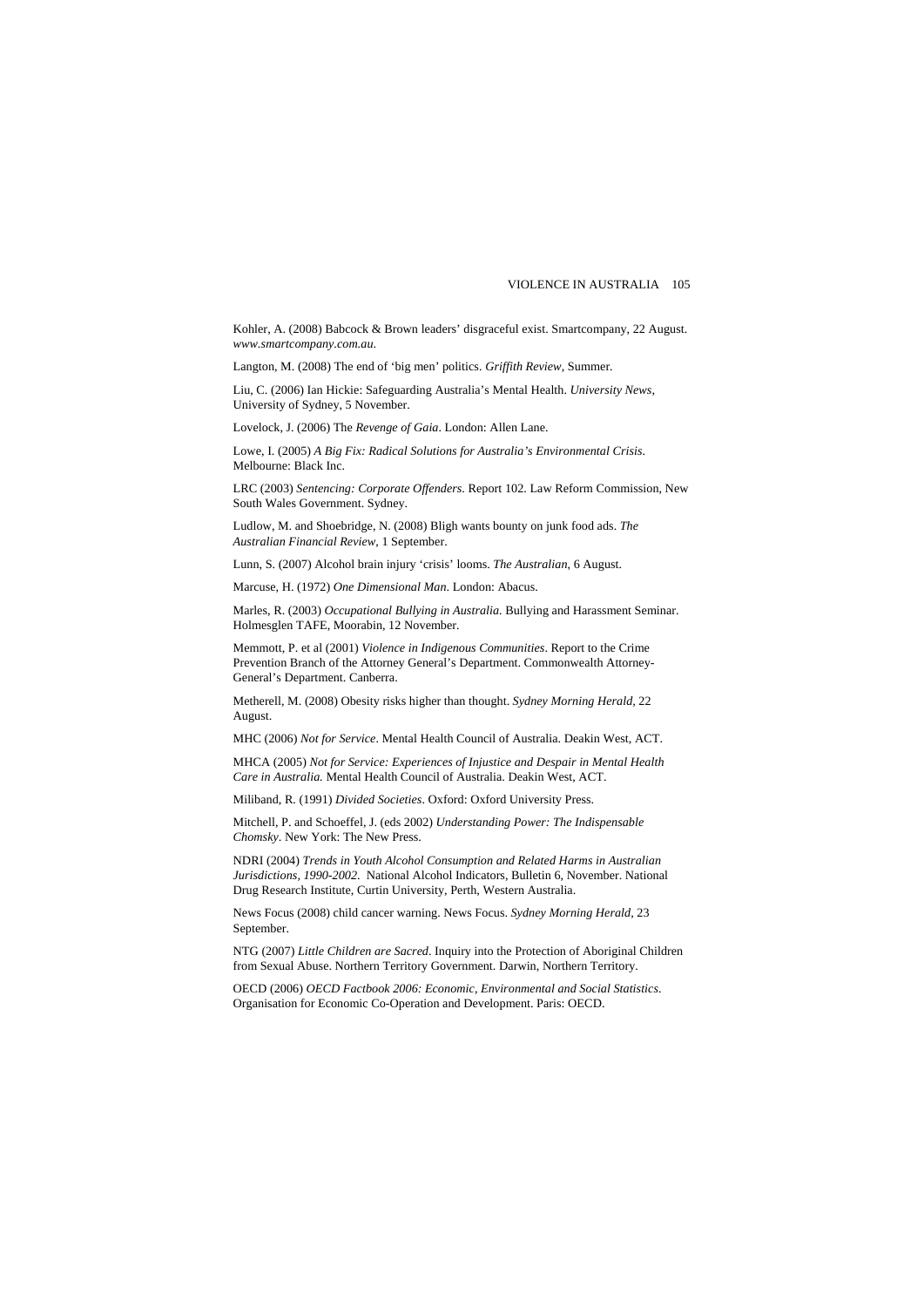Paul, E. (1998) *Australia in Southeast Asia: Regionalisation and Democracy*, Nordic Institute of Asian Studies, Copenhagen: NIAS.

Paul, E. (2006) *Little America: Australia, the 51st State*. London: Pluto Press.

Polanyi, K. (1941, 2001) *The Great Transformation*. Boston: Beacon Press.

Pollard, R. (2006) Time to act on diabetes scourge, say experts. *Sydney Morning Herald*, 11 April.

Quinney, R. (1985) Socialist Humanism and the Problem of Crime. *Crime, Law and Social Change,* 23.

Robinson, G. (2009) Unions to block Pacific Brands offshore move. *Sydney Morning Herald*, 27 February.

Robotham, J. (2008) Blues are killing your grey matter. *Sydney Morning Herald*, 9 October.

Robotham, J. (2009) Childhood abuse may change stress gene. *Sydney Morning Herald*, 23 February.

Runciman, W. (1966) *Relative Deprivation and Social Injustice: A Study of Attitudes to Social Inequality in Twentieth-Century England*. Berkeley: University of California Press.

Rush, E. and La Nauze, A. (2006a) *Corporate Paedophilia: Sexualisation of Children in Australia*. Discussion paper, no. 90, October. Australia Institute, Canberra.

Rush, E. and La Nauze, A. (2006b) *Letting Children be Children: Stopping the Sexualisation of Children.* Discussion paper, no. 93, December. Australia Institute, Canberra.

Safe, G. (1998) Race against disadvantage. *The Australian*, 9 December.

Sapolsky, R. (1994) *Why Zebras Don't Get Ulcers: A Guide to Stress, Stress-Related Diseases, and Coping*. San Francisco: W.H. Freeman.

Sargent, M. (1980) *Drinking and Alcoholism in Australia: A Power Relations Theory*. Sydney: Longman Cheshire.

Sennett, R. (1999) *The Corrosion of Character.* New York: W. W. Norton.

Sheehan, P. (2005) An awful suspicion. *Sydney Morning Herald*, *Spectrum*, 30 July.

Singer, D. (1999) *Whose Millennium?* New York: Monthly Review Press.

Skelton, R. (2008) The Town Where Sex Offenders Roam Free, *Sydney Morning Herald*, 26 May.

Slee, P. ((2003) *School bullying in Australia*. A paper presented at the Oxford-Kobe Seminars 'Measure to reduce bullying in schools, Kobe Institute, Kobe, Japan, 21-25 May.

Small, C. and Gilling, T. (2008) *Smack Express: How Organised Crime Got Hooked on Drugs*. Sydney: Allen and Unwin.